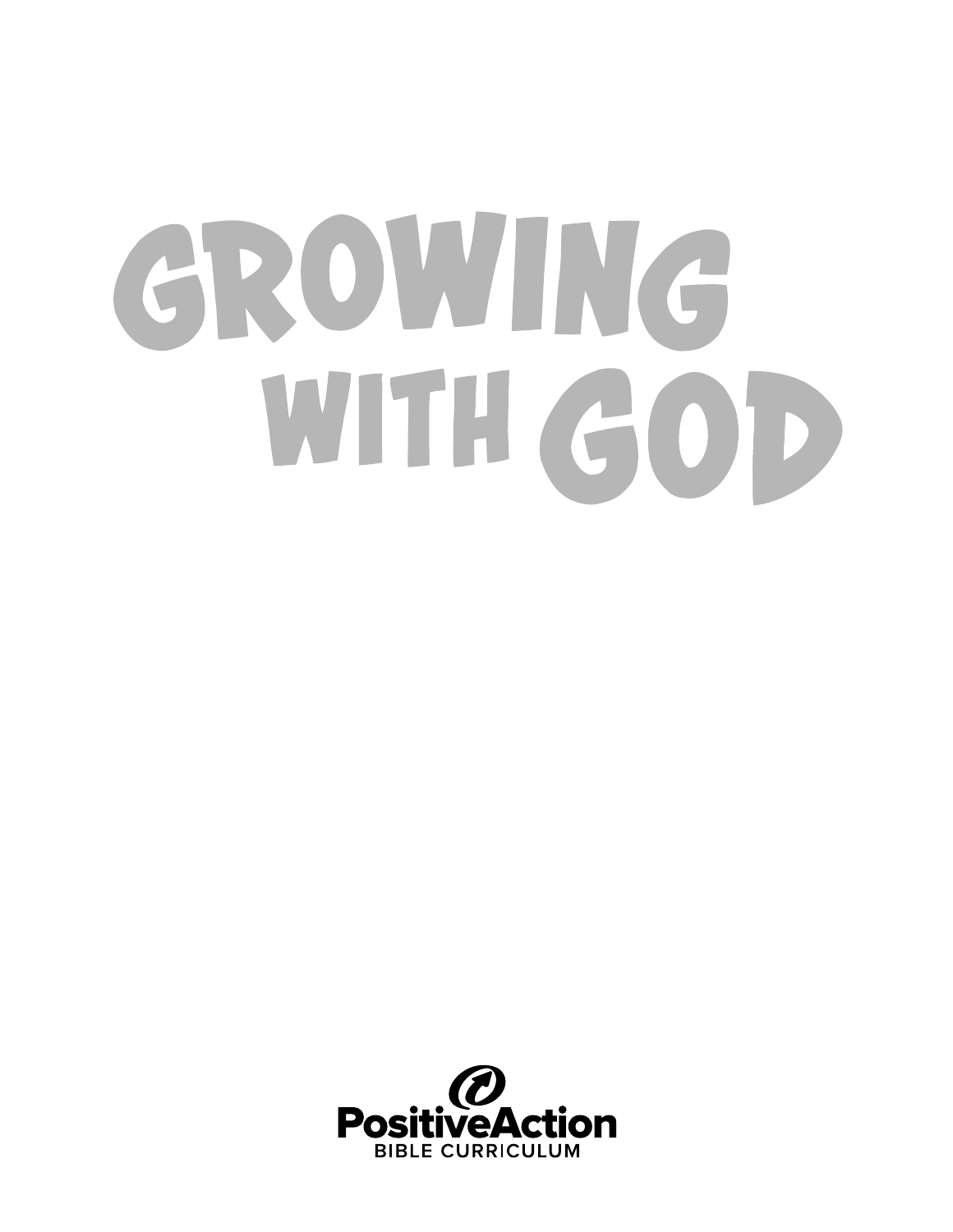#### **Growing with God - Teacher's Manual**

#### First Edition by Cherie Noel

Copyright © 1990, 2005, 2009, 2021 by Positive Action for Christ, Inc. P.O. Box 700, 502 W. Pippen Street, Whitakers, NC 27891

All rights reserved. No part may be reproduced in any manner without permission in writing from the publisher.

positiveaction.org

#### **Fourth Edition, 2021**

Second Printing, 2022 Printed in the United States of America Print ISBN: 978-1-59557-349-0 Digital ISBN: 978-1-59557-350-6

#### **Illustration**

Julie Speer

**Fourth Edition Revision and Development** Jim Lord

#### **Consulting and Contributions** Helen Boen, C.J. Harris, Michelle Harris, Kristi Houser, Duncan Johnson, Christa Lord, Stephanie Smith

**Additional Graphics and Design**

Shannon Brown, Christa Lord, Jim Lord, Jesse Snow

Map imagery derived from maps copyright © 2019, Map Resources.

Published by

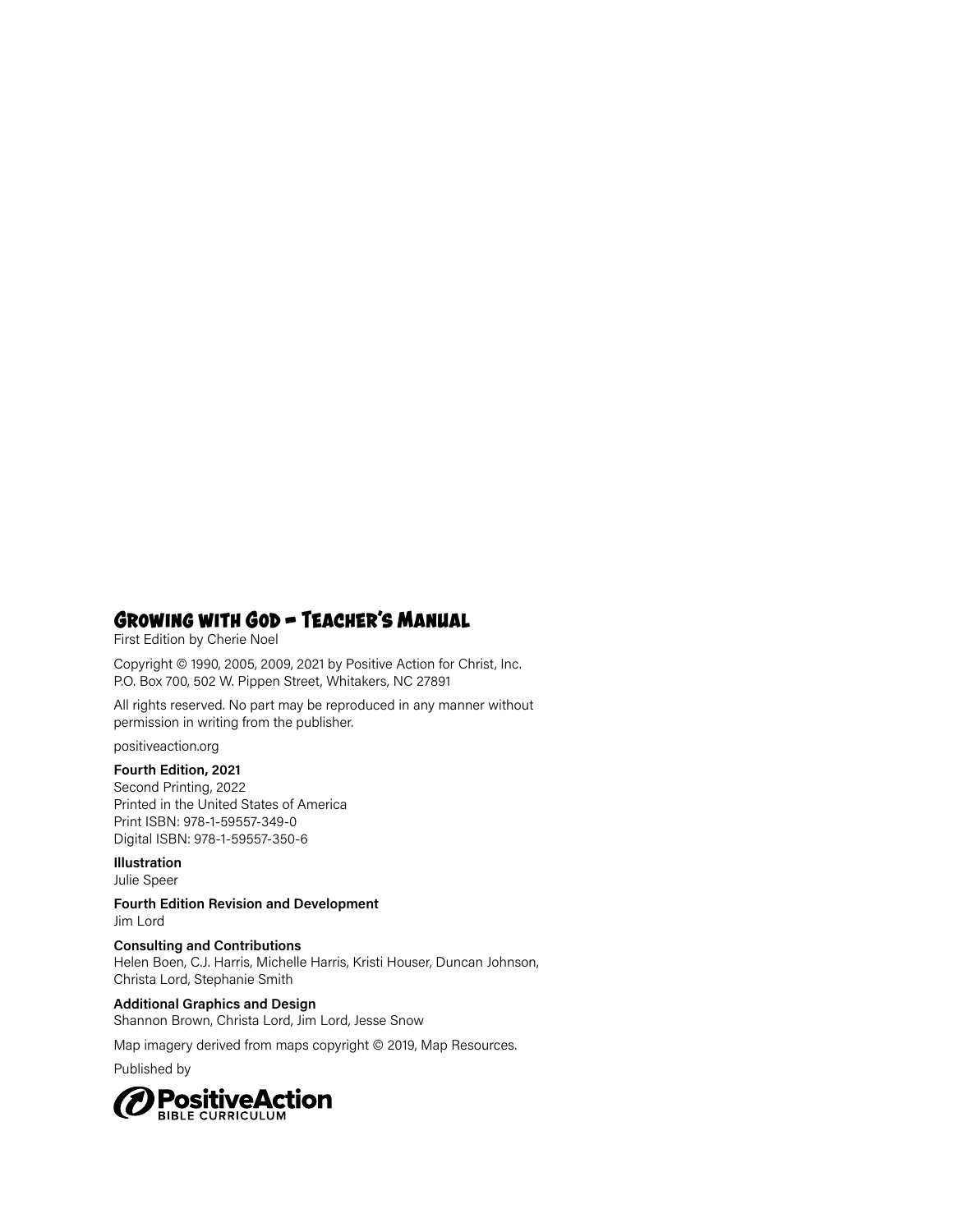# **Table of Contents**

#### **Unit 1: Introduction**

| Lesson 1: The God of the Bible11                     |  |
|------------------------------------------------------|--|
| <b>Lesson 2:</b> The Message of the Bible $\dots$ 21 |  |
| Lesson 3: The Parts of the Bible  32                 |  |

#### **Unit 2: Abraham, Sarah, and Isaac**

| Lesson 4: A New Nation  46    |
|-------------------------------|
| Lesson 5: A New Home56        |
| Lesson 6: The Promised Son 67 |
| Lesson 7: Abraham's Test 77   |
|                               |

#### **Unit 3: Jacob**

| Lesson 9: Jacob and Esau  95     |  |
|----------------------------------|--|
|                                  |  |
| Lesson 11: Sowing and Reaping116 |  |
| Lesson 12: Jacob's Return 126    |  |
|                                  |  |

#### **Unit 4: Joseph**

|  | Lesson 14: The Favorite Son. 144         |
|--|------------------------------------------|
|  | Lesson 15: Betrayed by His Brothers  154 |
|  | Lesson 16: Serving Potiphar 164          |
|  | Lesson 17: Waiting in Prison  174        |
|  | Lesson 18: Ruling Egypt 184              |
|  | Lesson 19: Testing His Brothers 194      |
|  | Lesson 20: Reuniting His Family 205      |
|  | Lesson 21: Seeking God  215              |
|  |                                          |

#### **Unit 5: Ruth**

| Lesson 23: True Loyalty 233     |  |
|---------------------------------|--|
| Lesson 24: Compassion  245      |  |
| Lesson 25: Ruth's Redeemer  255 |  |
|                                 |  |

#### **Unit 6: Daniel**

| Lesson 27: Captive in Babylon 273 |
|-----------------------------------|
| Lesson 28: The God of History 284 |
| Lesson 29: The Fiery Furnace 294  |
| Lesson 30: Humbling a King306     |
| Lesson 31: Writing on the Wall316 |
| Lesson 32: Leading by Example 327 |
| Lesson 33: A Den of Lions338      |
|                                   |
| Lesson 35: Final Review 357       |
|                                   |
|                                   |
|                                   |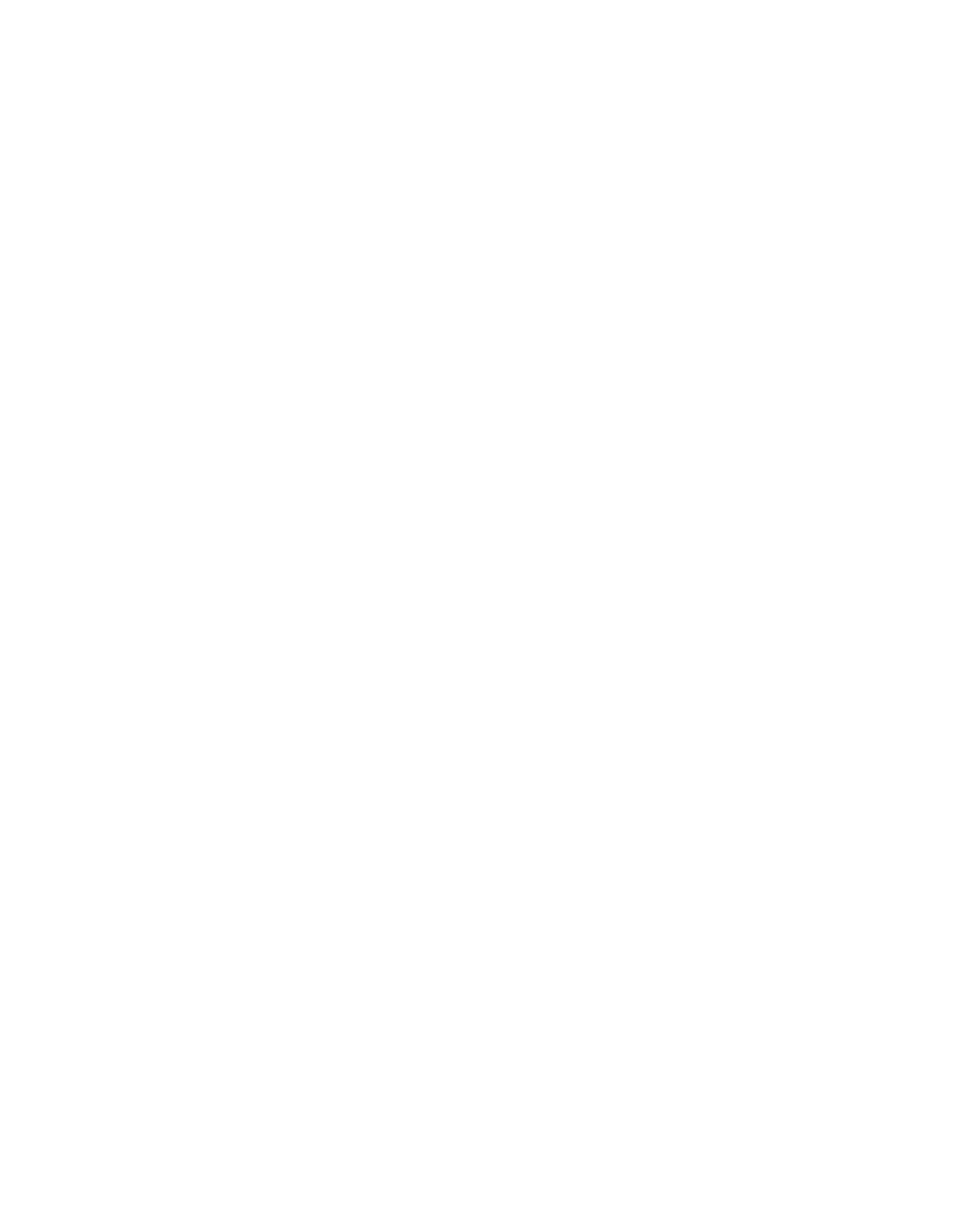# <span id="page-4-0"></span>**Introduction**

This study introduces students to a variety of figures from the Old Testament. Through each of these people, God revealed a measure of His love and truth.

| Lessons 1-3         | An introduction to Scripture as the Word of God           |
|---------------------|-----------------------------------------------------------|
| <b>Lessons 4-8</b>  | The doubt and faith of Abraham, Sarah, and Isaac          |
| <b>Lessons 9-13</b> | The treacherous life of Jacob                             |
|                     | <b>Lessons 14–22</b> The trials and mercy of Joseph       |
|                     | <b>Lessons 23–26</b> The compassion of Ruth and Boaz      |
|                     | <b>Lessons 27-35</b> The integrity and devotion of Daniel |

### Lesson Components

### **Content Objectives**

These summarize the primary biblical doctrines or points supported by the lesson.

### **Learning Objectives**

These are expected student outcomes. By the end of the lesson, students should be able to recall, explain, or discuss these points. Some of these objectives will be assessed in the lesson's quiz.

### **Vocabulary**

On the first page of each lesson—in both the Teacher's Manual and Student Manual—is a list of new vocabulary terms. Students may first encounter these words in the Student Manual or in Scripture. Occasionally, the word may only appear in the Teacher's Manual Session Notes.

### **Session Notes**

Most of the weekly lessons include three sessions (A, B, and C). The Session Notes suggest ways to explain, discuss, and illustrate the lesson content. The notes generally follow a three-part sequence:

- Introduction Preview foundational ideas and terms.
- Student Exercises Give students time to read Scripture and answer questions from the Student Manual.
- Development Review the exercises and explore the topics further.

You will probably not use all of the suggested discussion questions or activities. Most sessions should last only a single class period, but you may choose to spend more time developing and discussing the material. You may also want to give your students more time to complete open-ended reflective sections in the Student Manual.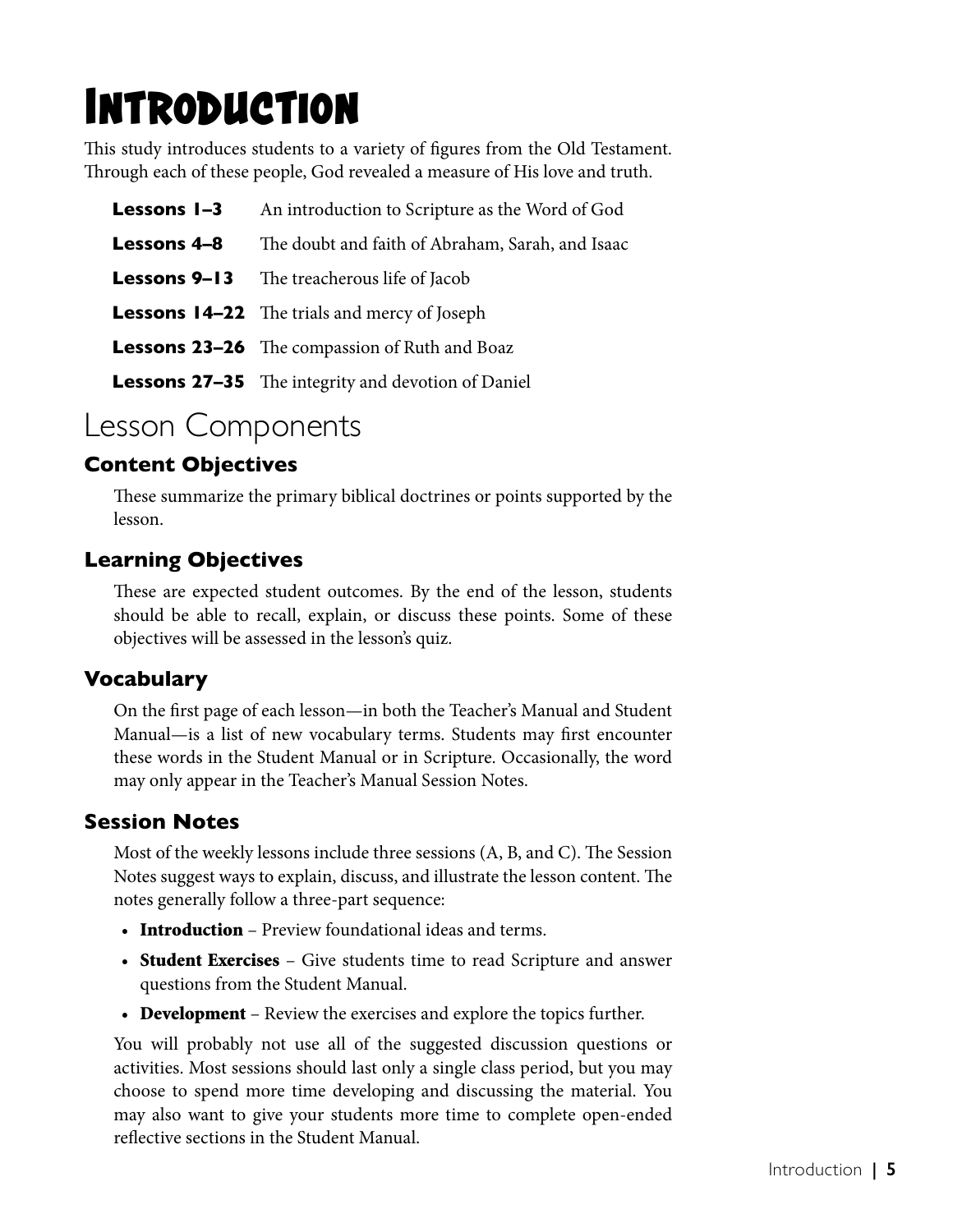### **Target Truths**

At the end of each session is a short devotional takeaway. You may choose to develop this thought throughout the session or simply offer it as a concluding point.

#### **Stories**

Most lessons include a fictional narrative to be read aloud during Session C. Set in the modern day, these stories can help students imagine and discuss ways to apply principles from the lesson. Note that these stories feature challenging situations in which characters may make poor decisions or face unfair consequences. This should prompt critical thinking and discussion, as outlined in the Session Notes.

### **Character Trait Activities**

Excluding review lessons, each lesson includes an activity that can help students practice a character trait relevant to the lesson topic. Most of these activities require little preparation, but you may choose to build on the core ideas. These can greatly expand the social or kinesthetic dimensions of your lesson.

### **Student Manual Facsimiles**

You can find these pages at the end of each lesson in this Teacher's Manual. In places where students might record different terms from different Bible translations, you will find multiple answers separated by forward slashes (/).

### **Quizzes**

Excluding review lessons, each lesson includes a ten-point quiz. These assess the students' grasp of the more factual Learning and Content Objectives.

Students can study for these quizzes solely by reviewing the Student Manual exercises. The quizzes do not assess material discussed exclusively in the Teacher's Manual, nor do they gauge spiritual growth or personal application.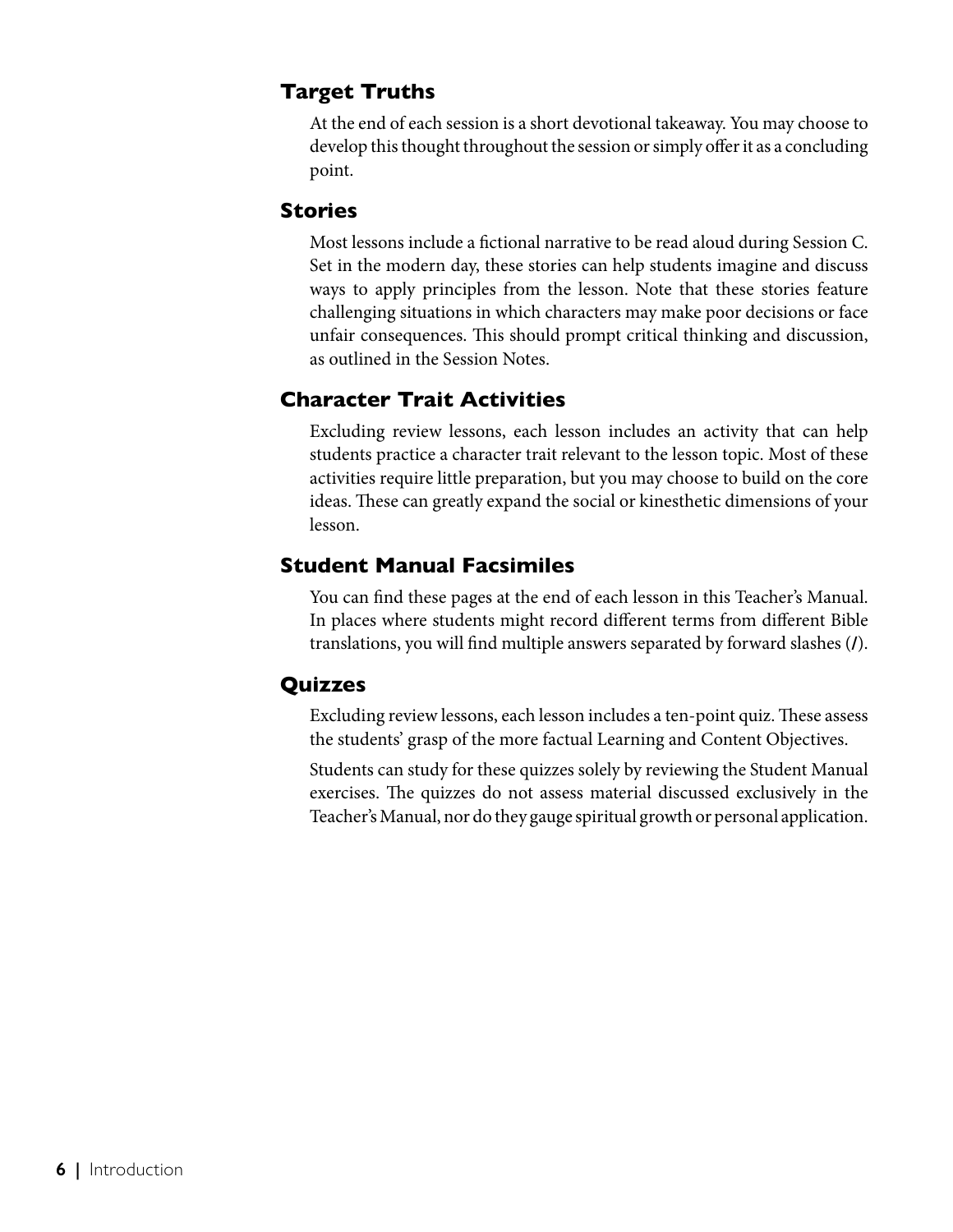### Optional Components

### **Music Curriculum**

Near the back of this Teacher's Manual, beginning on page 367, are lyrics and notes for nine classic hymns and one Christmas carol. You may wish to introduce one song for each month of the school year.

- 
- Blessed Assurance My Jesus, I Love Thee
- Come, Ye Thankful People, Come Nearer My God to Thee
- 
- Come, Christians, Join to Sing What a Friend We Have in Jesus
- Fairest Lord Jesus  **Nothing but the Blood**
- Joyful, Joyful, We Adore Thee Silent Night
- 

### **Scripture Memory**

Except for Lesson 35, each lesson includes a passage of Scripture that reinforces the topics of this study. Consider introducing the passage at the beginning of the week and then review the passage each day. For partial verses (e.g., "Romans 15:4a"), explain which part of the verse that students should memorize. At the end of the week, students could write the passage on the back of their weekly quiz, or you could ask parents and guardians to sign a sheet after their child recites the passage correctly at home.

A list of passages is also included on the last page of the Student Manual, along with signature blanks for a parent or guardian.

| Lesson 1 Romans 15:4a                | Lesson $19$ Psalm $36:8$             |
|--------------------------------------|--------------------------------------|
| Lesson 2 Romans 15:4b                | Lesson 20 Review Psalm 36:5–8        |
| Lesson 3 Review Romans 15:4          | Lesson $21$ Psalm $36.9$             |
| Lesson 4 Hebrews 11:8a               | $l$ esson $22$ Review Psalm $36:5-9$ |
| Lesson 5 Hebrews 11:8b               | Lesson 23 Colossians 3:13a           |
| Lesson 6 Hebrews 11:11a              | Lesson 24 Colossians 3:13b           |
| Lesson 7 Hebrews 11:11b              | Lesson 25 Colossians 3:14            |
| Lesson 8 Review Hebrews 11:8, 11     | Lesson 26 Review Colossians 3:13-14  |
| Lesson 9 Romans 8:26a                | Lesson 27 Hebrews 12:1a              |
| Lesson 10 Romans 8:26b               | Lesson 28 Hebrews 12:1b              |
| Lesson 11 Romans 8:28                | Lesson 29 Review Hebrews 12:1        |
| Lesson 12 Romans 8:31                | Lesson 30 Hebrews 12:2a              |
| Lesson 13 Review Romans 8:26, 28, 31 | Lesson 31 Hebrews 12:2b              |
| Lesson 14 Psalm 36:5                 | Lesson 32 Review Hebrews 12:1-2      |
| Lesson $15$ Psalm $36:6$             | Lesson 33 Hebrews 12:3               |
| Lesson 16 Review Psalm 36:5-6        | Lesson 34 Review Hebrews 12:1-3      |
| Lesson 17 Psalm 36:7                 |                                      |
| Lesson 18 Review Psalm 36:5-7        |                                      |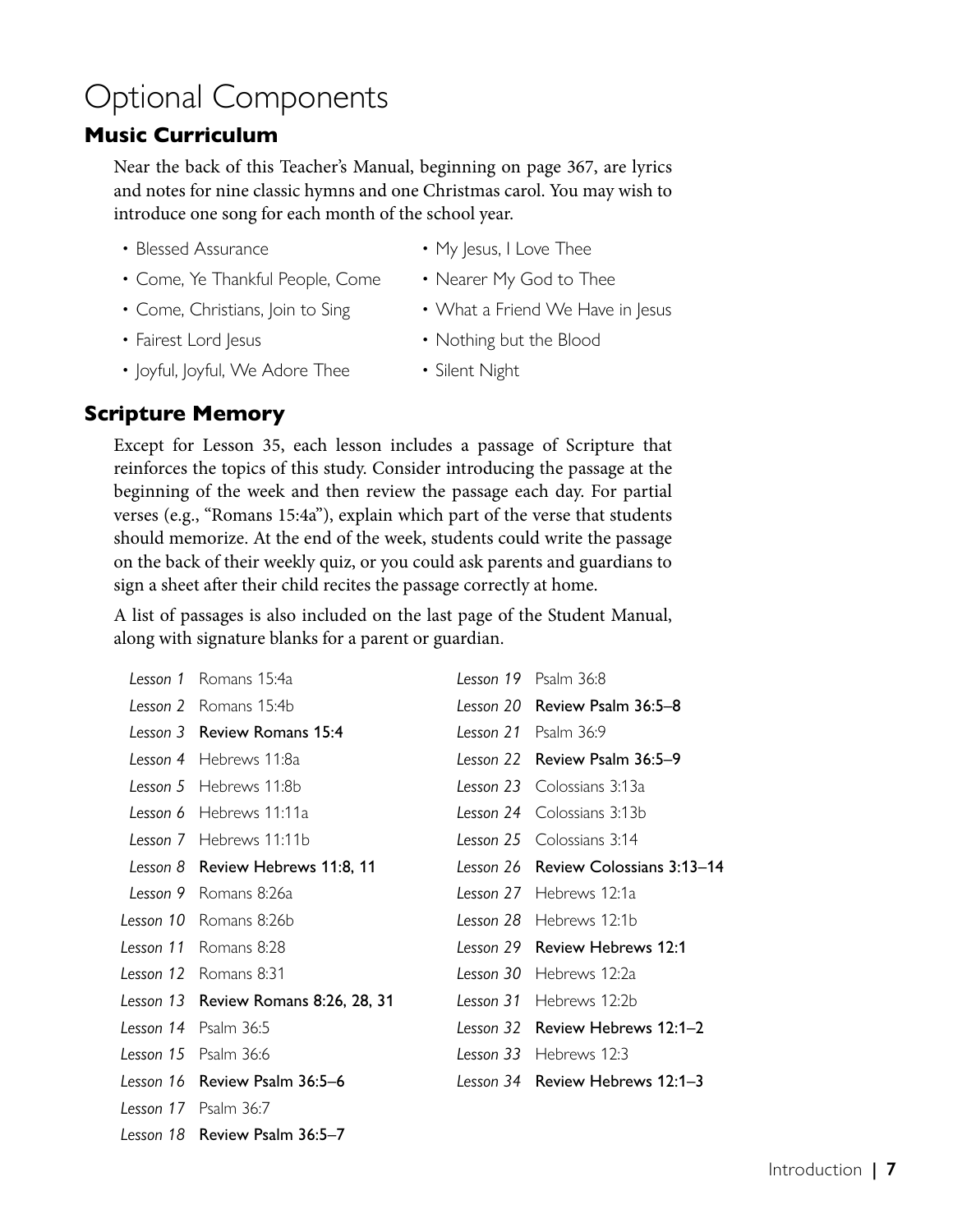### Extra Resources

You can purchase a packet of downloadable resources from the *Growing with God* product page at positiveaction.org.

#### **Answer Slides (PDF)**

These presentations allow you to review the Student Manual exercises question by question, with answers appearing as you progress.

#### **Editable Quizzes (DOC)**

Edit and print your own versions of the quizzes in this Teacher's Manual.

#### **Piano Accompaniments (MP3)**

Sing along to these piano arrangements of hymns in the music curriculum.

#### **Image Pack (PNG)**

Copy and print over 90 illustrations from this study—for use in handouts, bulletin boards, and presentations.

### K4–6 Curriculum Sequence

#### **K4 Exploring God's Love**

Students find countless examples of God's love—from Creation through the life and ministry of Christ.

#### **K5 Learning About God**

Students learn basic truths about God's character by studying the lives of major figures throughout Scripture.

#### **1st Grade Enjoying God's Gifts**

Students explore God's grace, as revealed in Creation, various Old Testament figures, and the work of Christ.

#### **2nd Grade Finding God's Promises**

By following the life of Moses, students see God's compassion, holiness, and faithfulness.

#### **3rd Grade Growing with God**

Students examine the tools that God used to sustain and grow figures like Abraham, Sarah, Jacob, Joseph, Ruth, and Daniel.

#### **4th Grade Building Life Castles**

Starting with the life of Christ and continuing with the journeys of Paul, students discover the impact of the gospel.

#### **5th Grade Possessing the Land**

Students survey the structure, themes, and figures of the Old Testament, noting especially God's sovereign care.

#### **6th Grade Winning the Race**

Students review doctrines from all of Scripture, with special emphasis on life principles from the New Testament.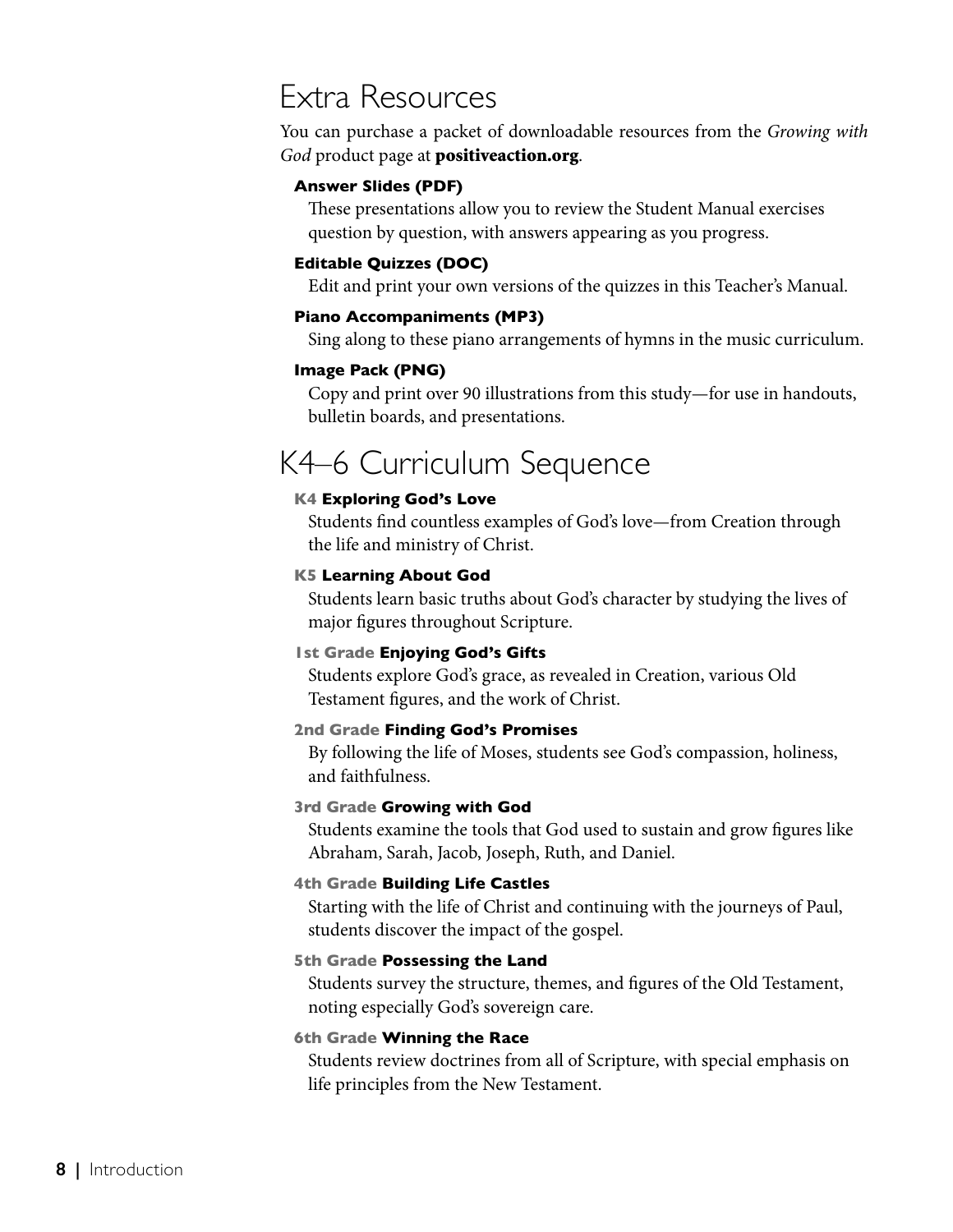### Suggested Weekly Schedules

### **Five-Day Option**

|               | Day 1 Session A                       |  |  |  |
|---------------|---------------------------------------|--|--|--|
|               | <b>Day 2</b> Session B                |  |  |  |
|               | <b>Day 3</b> Session C and Story      |  |  |  |
|               | <b>Day 4</b> Character Trait Activity |  |  |  |
|               | <b>Day 5</b> Review and Quiz          |  |  |  |
| ur-Day Option |                                       |  |  |  |

### **Four-Day Option**

|       | <b>Day 1</b> Session A                      |
|-------|---------------------------------------------|
|       | <b>Day 2</b> Session B                      |
|       | <b>Day 3</b> Session C and Story            |
| Day 4 | Review and Quiz<br>Character Trait Activity |

### **Three-Day Option**

| <b>Day 1</b> Sessions A and B |
|-------------------------------|
| Day 2 Session C and Story     |
| <b>Day 3</b> Review and Quiz  |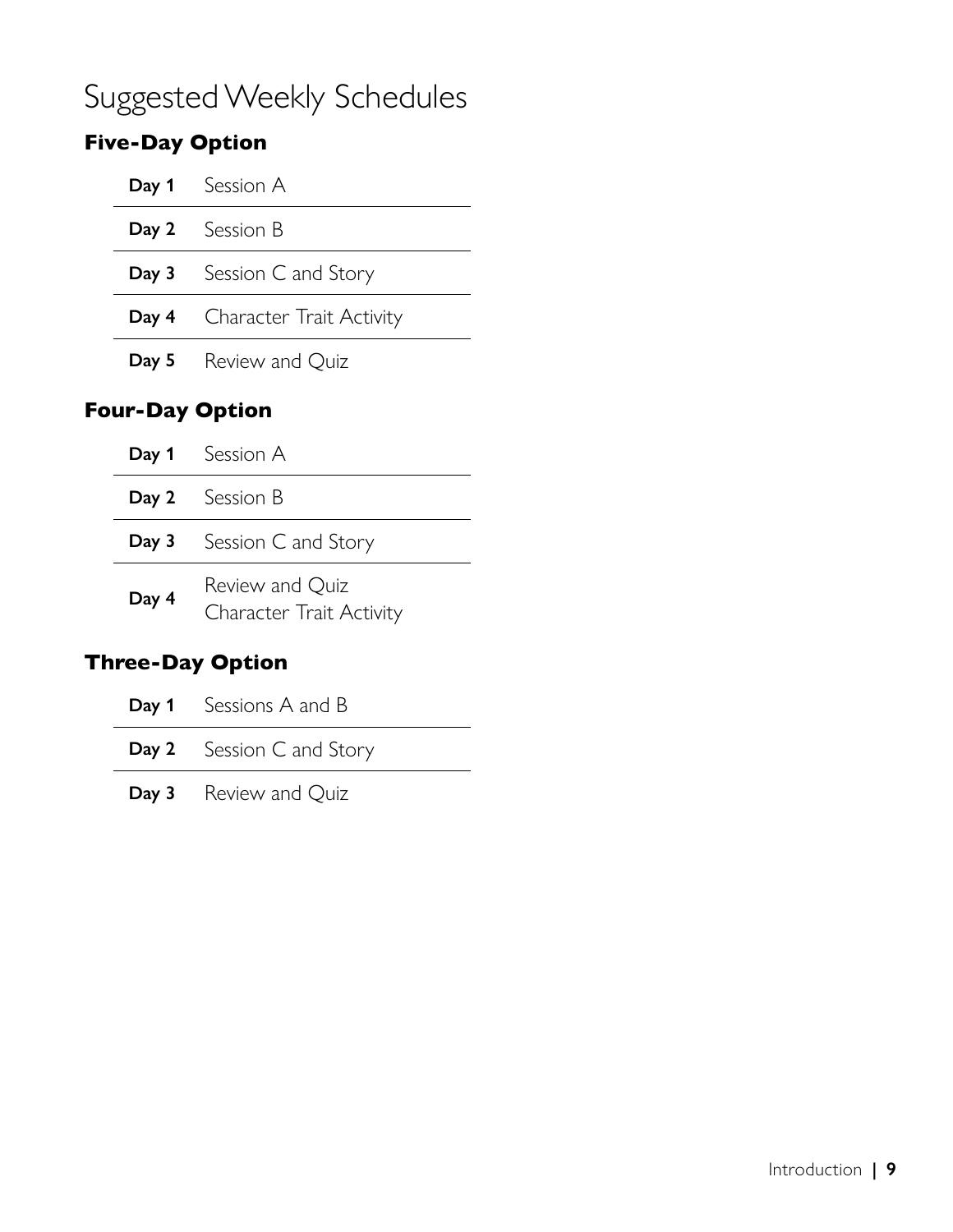### Feedback

As a non-profit publishing ministry, we consider teachers our co-laborers in the faith. Each curriculum remains a work in progress, and the people who teach these studies have a great impact on the scope and format of every new edition. If you have any comments, questions, or concerns, please don't hesitate to contact us—we'd love to hear from you.

| positiveaction.org      |  |
|-------------------------|--|
| $(800)$ 688-3008        |  |
| info@positiveaction.org |  |

Positive Action for Christ P.O. Box 700 Whitakers, NC 27891-0700

### A Final Word

We pray that this study will help you and your students know God's glory, grow in that knowledge, and share it with others. To benefit the most from this study, consider the following:

- Spend time each day in the Word. Use the material in this study to guide your devotional reading so that you can present God's truth and love from the heart. Mark and adjust the session notes to suit your students' needs.
- Pray for your students, and ask God to grow you.
- Be vulnerable to your students, expressing questions and confidence in equal measure. Encourage them to explore Scripture with you.
- Be the love and truth that you want to see from your students.
- Depend on God's strength and grace, even in your weakness.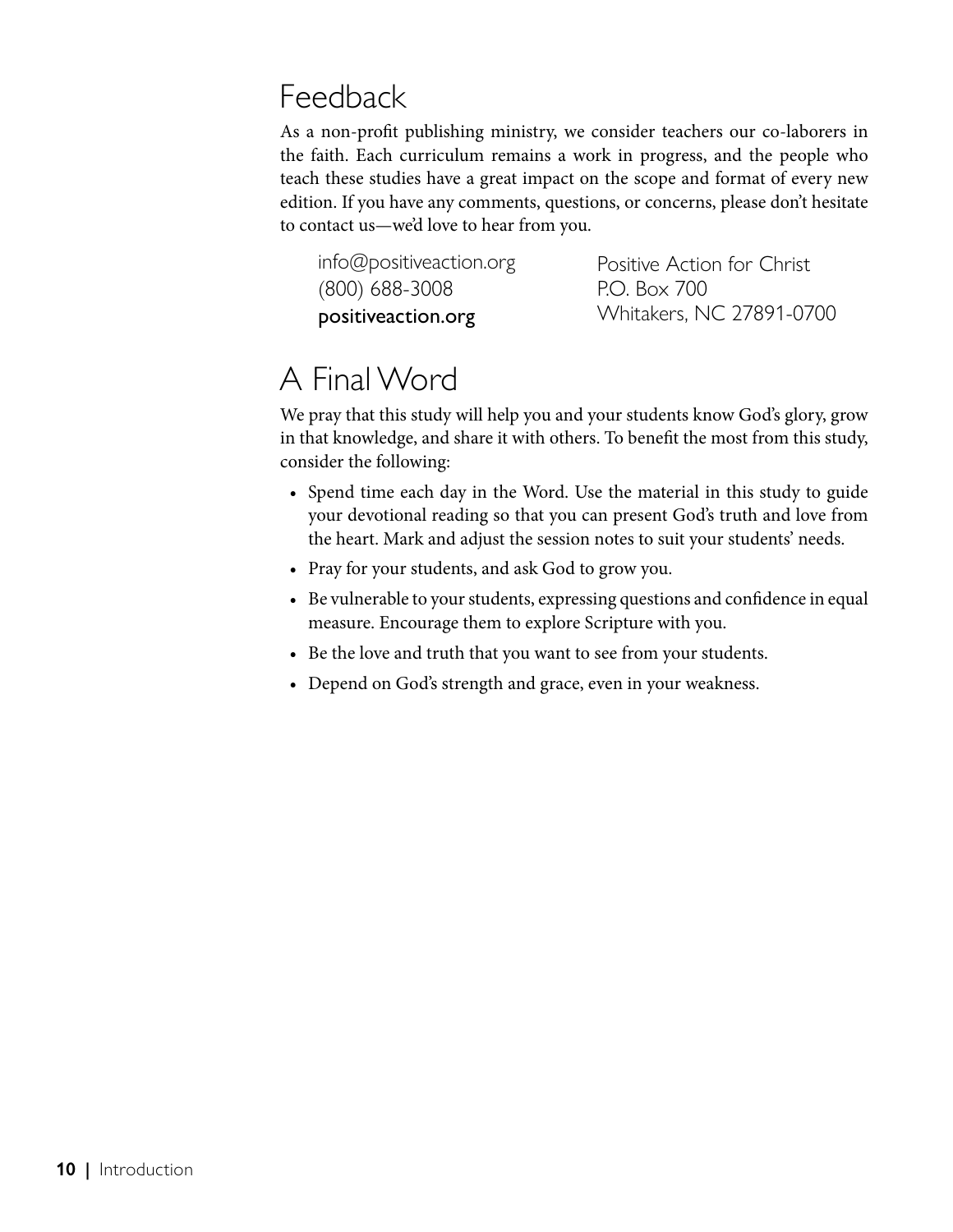# <span id="page-10-0"></span>**LESSON 1 The God of the Bible**

Scripture Memory – Romans 15:4a

### **For the Teacher**

This lesson introduces some basic theology while letting students practice looking up passages of Scripture. Over the next few lessons, you may wish to assist students who aren't yet comfortable with finding passages by book, chapter, and verse.

### **Content Objectives**

- **1-A** As our Creator, God is powerful, holy, and loving.
- **1-B** The Trinity exists in three persons: the Father, Son, and Holy Spirit.
- **1-C** To follow God, we should reflect His love.

### **Learning Objectives**

Students should be able to . . .

- Look up passages of Scripture by book, chapter, and verse
- Use and explain at least one or two words from Scripture to describe God
- List the three persons of the Trinity
- Describe one way to reflect God's moral character

### **Vocabulary**

- Almighty Has the strength to do anything; "all mighty"
- Holy Far from sin or anything unclean; set apart or sacred
- The Trinity The three persons—Father, Son, and Holy Spirit mysteriously unified as one God
- **Potter** A person who makes pots, often by shaping clay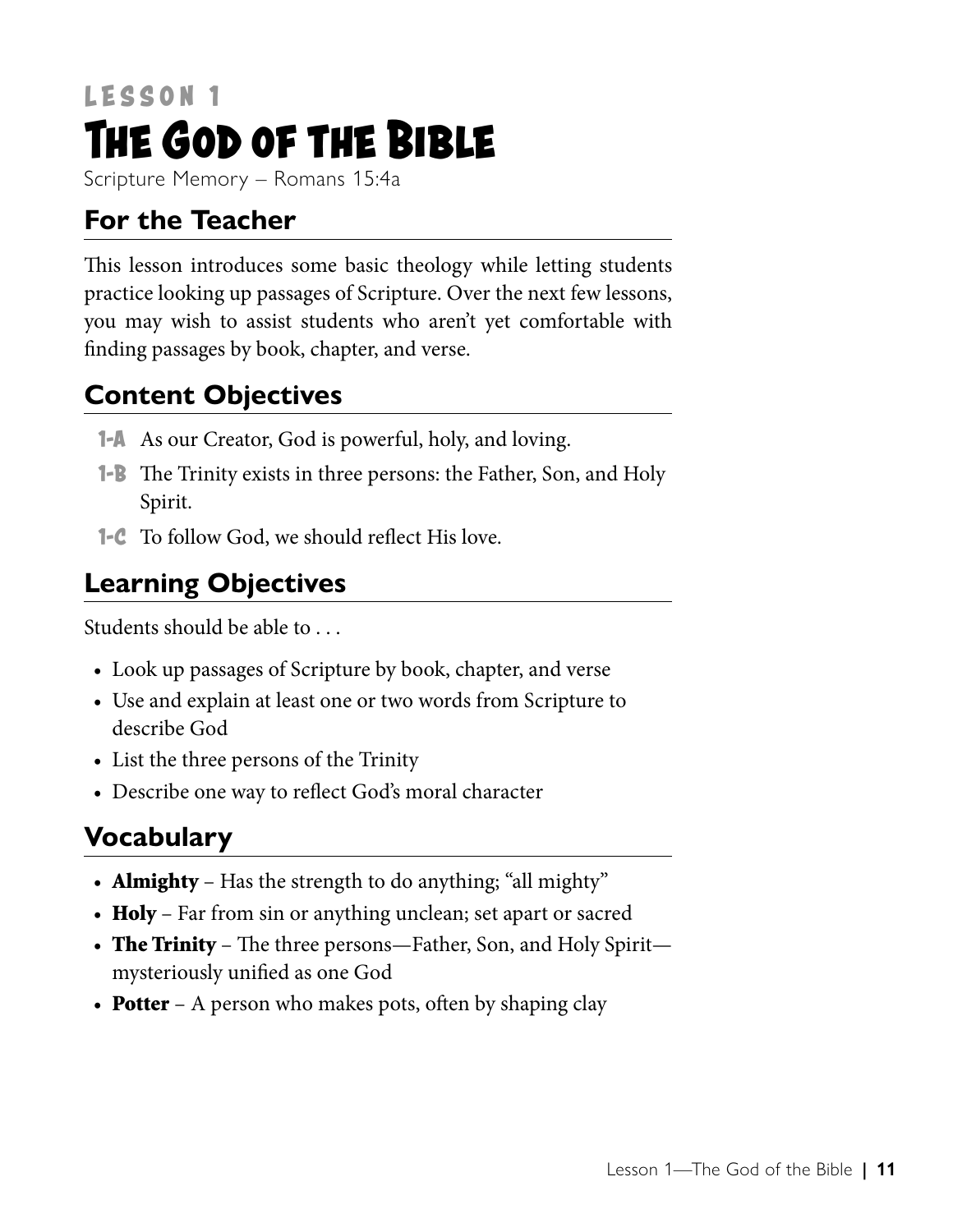# **Session 1-A What Is God Like?**

**Discuss:** Who are some of your favorite people mentioned in the Bible?

Consider sharing a figure from the Bible that has been an encouragement or challenge to you.

This year, we'll look at the life stories of a handful of people in the Bible. These people were not perfect—in fact, some did very bad things. But God helped them all grow to become more like Him. We can learn from their example.

Read the introduction (SM p. 5) with your students. Note that we can learn about God in many ways, but we can find the clearest picture of Him in Scripture.

Before students begin this exercise (SM p. 6), explain the instructions, noting that the sentences are summaries, not word-for-word copies of Scripture. Students should read the verses, think about the meaning, and then fill in the blanks with the word bank.

You may wish to look up the first passage together, noting how to find the book, chapter, and verse.

**Prompt:** Complete the exercise in section 1-A of your Student Manual.

As needed, review the answers in the table (SM p. 6) as a group.

**Discuss:** Do you know what the word *almighty* means? What about *holy*?

### *Almighty*

Has the strength to do anything; "all mighty"

### *Holy*

Far from sin or anything unclean; set apart or sacred

Illustrate: Consider writing the following terms on the board:

God is  $\ldots$ 

- **Powerful** He can do anything He wants to do. He's powerful enough to create the universe, and He's strong enough to protect us.
- **Holy** He is perfectly good. He does not lie or do anything bad.
- Loving He loves us and wants to take care of us. He gives us good things.

When we forget one of these ideas, we can get a bad picture of God in our minds.

### **Target Truth**

God is powerful, holy, and loving.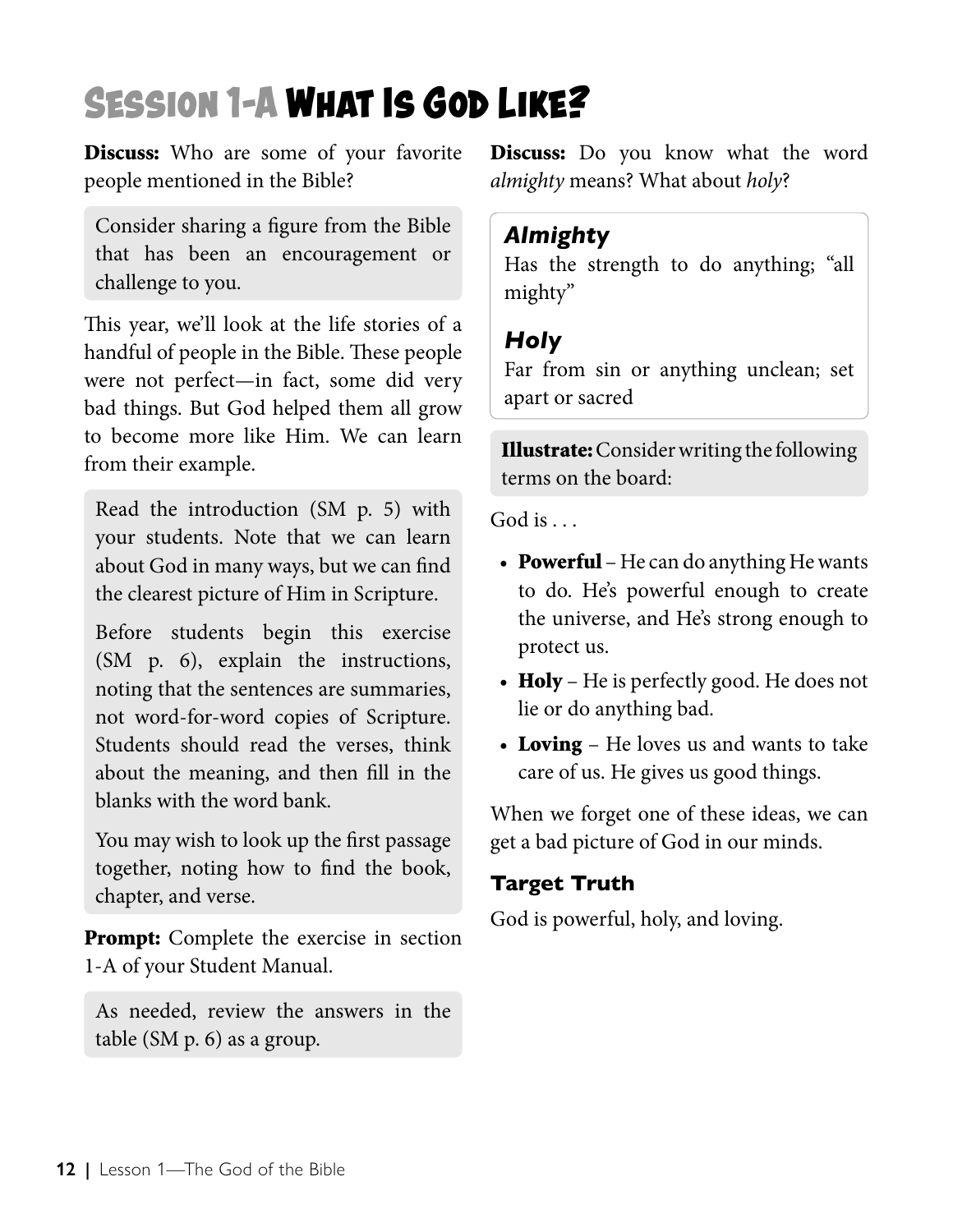# **Session 1-B The Trinity**

Discuss: Look up John 3:16 in your Bibles. We looked at this verse briefly in our previous session. Who is God's Son?

**Explain:** God's Son is Jesus. Both He and the Father are God. This might seem confusing if we think that God is just like us. But He's not. God is a Spirit, which means that He does not have a body like we do. He is also a Trinity, meaning that He is three persons in one essence.

**Illustrate:** Look at the graphic on page 7 of your Student Manual. Who are the three persons in the Trinity?

- God the Father
- God the Son
- God the Holy Spirit

### *Trinity*

The three persons—Father, Son, and Holy Spirit—mysteriously unified as one God

The Trinity is a very difficult idea.

- Christians believe in one unified God (cf. Deut. 6:4–5; Mark 12:29–30). Only one God created the world and rules over everything.
- But this one God is made up of three persons. All three are completely, equally God, but also distinct. These persons talk together (cf. John 17), move in different ways (cf. John 16:7), and show love to each other (cf. Matt. 3:16–17; John 6:38; 17:24)—all within this three-in-one.

We can't fully understand the Trinity because nothing else in the universe works the same way. It is a mystery. We might look for ways to picture this idea—like three leaves on a clover or three musical notes in a chord but every picture falls short.

We may not understand how the Trinity works, but this is the way that the Bible describes God.

Consider completing this exercise as a group.

Prompt: Complete the exercise in section 1-B of your Student Manual.

As you review the answers, note the following vocabulary term, as well as additional notes for three of the verses.

### *Potter*

A person who makes pots, often by shaping clay

- Isaiah 64:8—A *potter* makes a pot just the way he or she wants. Likewise, God works all things toward the end that He wants.
- **John 20:31**—The Book of John was written to show that Jesus is God. He is the only way to eternal life.
- **Galatians 5:25**—When we believe Jesus, the Holy Spirit lives inside us. We should live the way He wants us to.

### **Target Truth**

God is three persons in one.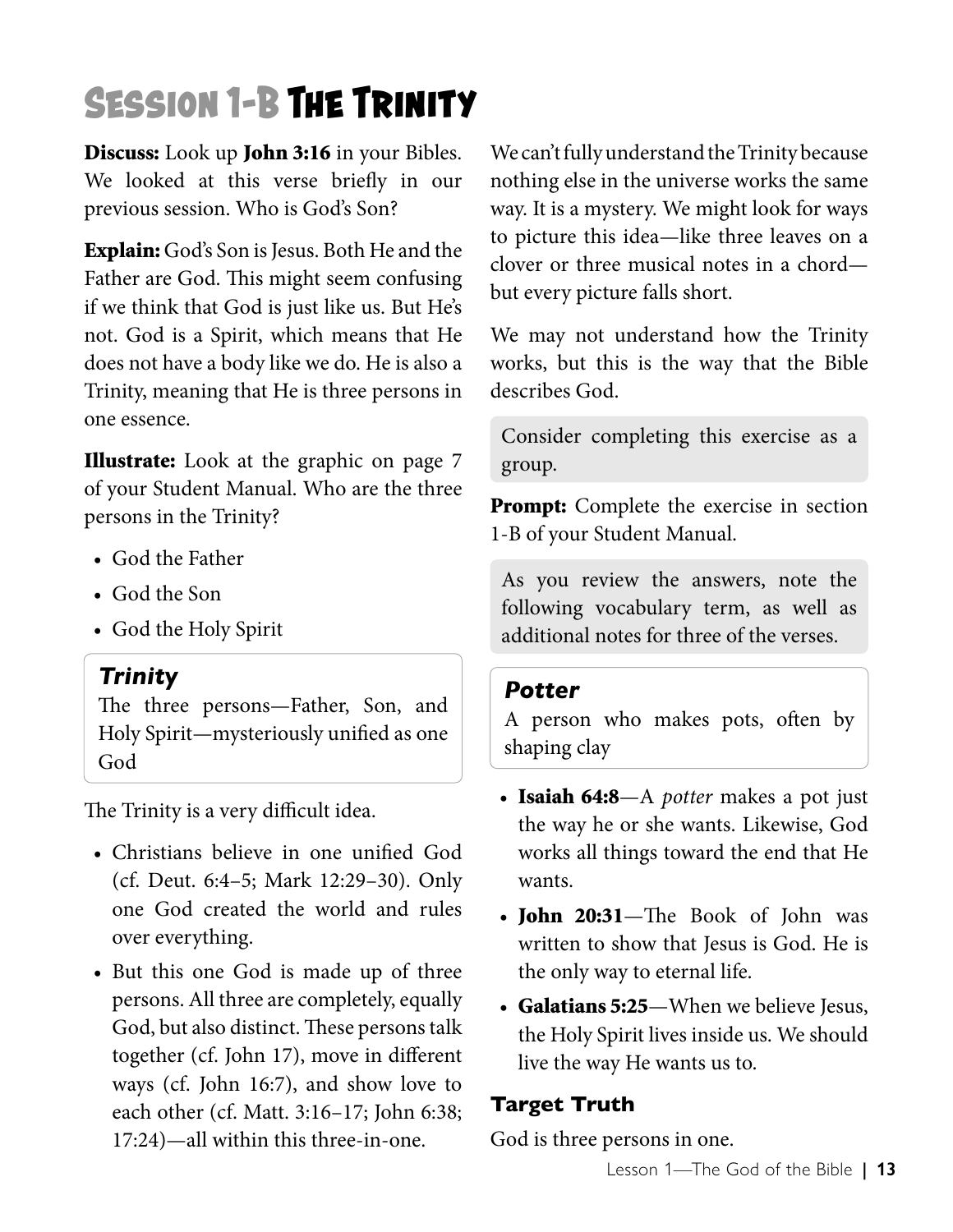# **Session 1-C Reflecting God's Love**

Begin this session by reading the story on the next two pages ("The Papadopoulis Pedalers"). Discuss the following:

- Why might some people be embarrassed by their family?
- How did Anna get over her embarrassment?
- Did Anna's mom and dad give her a good example of love? How?
- How did Anna show love to her brother Jason after the race?

We learn to love by example—and God gives us the best example of love. If we show godly love, we'll show that we're part of God's family.

**Prompt:** Complete the exercises in section 1-C of your Student Manual.

Ask volunteers to share some of their most-admired people. Consider sharing someone you admire, as well.

**Discuss:** When we admire others, we often want to become more like them. How can you become more like the people that you admire?

**Illustrate:** Where does the moon get its light? The light actually comes from the sun, bounces off the moon, and shines down on Earth at night. The moon has no light of its own, but it can reflect the sun's light to us.

Likewise, we humans are very different from God. We don't have His power or goodness, but we can reflect Him. As God shows love to us, we can show His love to others. People can learn about God through us.

### Explain: Read 1 John 4:7–15.

- Verse 7—Followers of Jesus will love each other.
- Verses 10–11—We love each other because God first loved us.
- Verse 12-No one has seen God, but people can get a hint of what He is like by seeing His followers love each other.
- Verses 13, 15—When we believe Jesus, God's Son, then God the Spirit will live in us.

**Explain:** God shows us love in many ways, and the biggest way is through Jesus. Jesus came to Earth to make us part of God's family. He offers us eternal life even though we could never earn it for ourselves.

When we believe and trust in Jesus, God adopts us into His family. We have countless brothers and sisters through Jesus. People should be able to recognize Christians by their love for this new family.

**Discuss:** What are some ways you can show love and kindness to other Christians?

### **Target Truth**

Christians should be known for their godly love.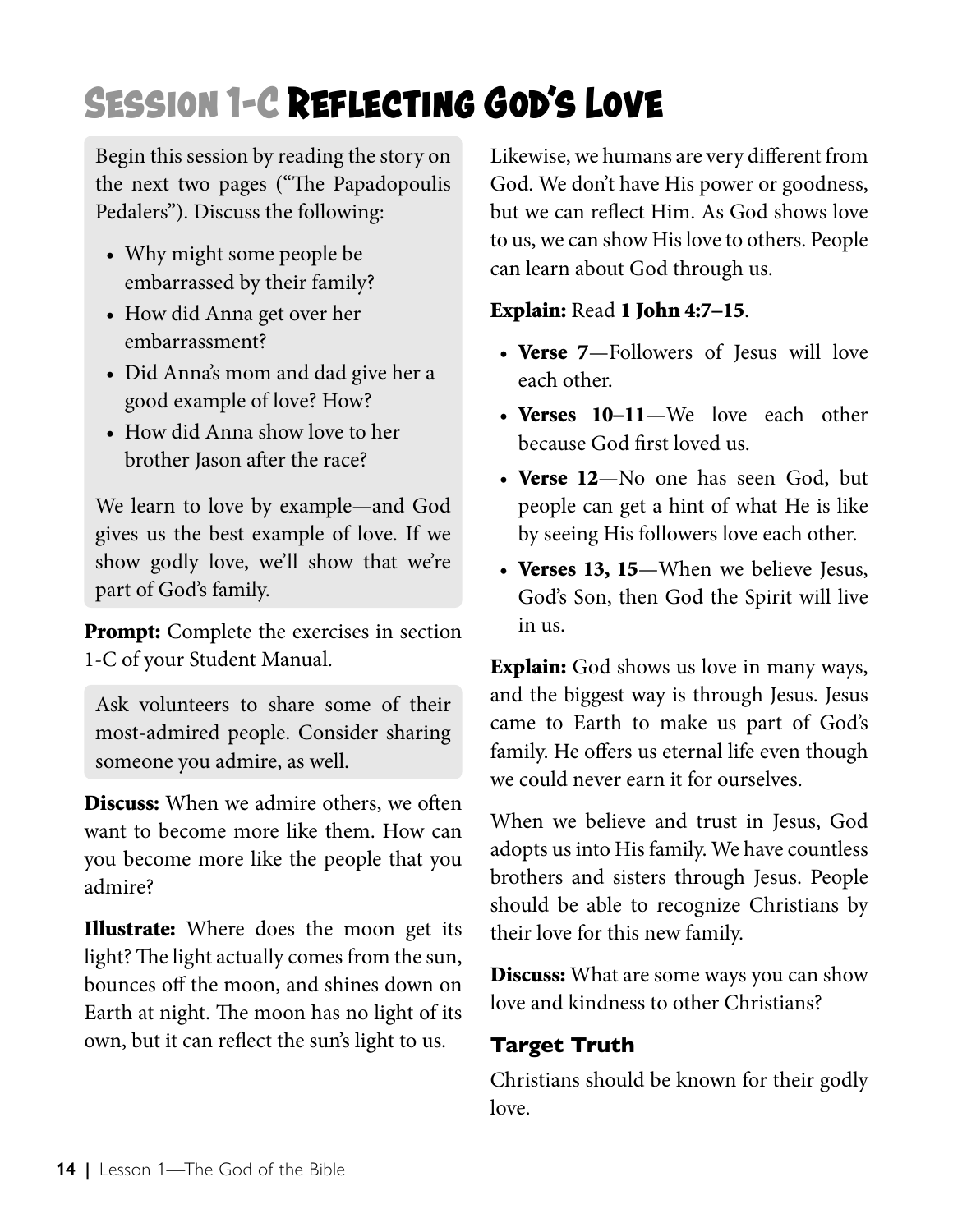# **Lesson 1 Story: The Papadopoulis Pedalers**

The sky dawned warm and clear—a perfect day for a bike race! Anna and her family scanned the field of competitors. Everyone was checking their bikes, talking about the course, and loading their packs.

Dad asked everyone to check their bikes carefully. Anna's older brother, Jason, was adjusting his new chain. Dad helped Seth inspect his tires and brakes. Seth was only 9, but he was strong and had been training for months. Anna hoped he could make it through the 28-mile course.

She was grabbing her helmet when she heard, "Papado-uh . . . the Papadoo-POH-lis Pedalers, to the starting line! Papadoo-POH-lis?"

Anna winced. It was supposed to be Papa-DOP-oulis. Her parents were proud of their Greek heritage, and they put their family name on everything, even though no one could pronounce it. Now everyone thought their name was Papadoo-POH-lis.

Anna quickly fastened her helmet and kept her head down as they made their way to the starting line. Dad asked, "Everyone ready to have a good race today? Whatever happens, I'm proud of how hard you've worked for this. We're the Papadopoulis Pedalers!"

The announcer called start. "Let's go, go, go!"

Anna forgot her embarrassment and felt a rush of excitement. She loved a good competition. At first, the road was level, and the riding was easy. There was a light breeze which kept her cool, and small hills were no problem. But halfway through the race, the course became steep and narrow. Anna felt dizzy when she looked into the gaping valley next to her. So instead, she tried to focus on the hill ahead.

She shifted gears as she climbed, and she wondered about Seth. Could he make it up this hill? She glanced around for him, but didn't see him anywhere. Finally, she panted, "Mom, where's Seth?"

Mom just smiled and nodded up ahead. As they crested the hill, Anna finally saw Dad, Seth, and Jason waiting for them. The family took a quick break to rest and drink some water. Anna hoped they would hurry up. She didn't want to fall too far behind the other racers.

Dad showed his usual excitement. "We're all doing great! After the way you conquered that hill, I think we can finish in tenth place or higher. Are you with me?"

"Huzzah!" they all shouted.

Anna punched Seth on the shoulder, and he laughed. But secretly, Anna wondered if her little brother could keep up. They might not make the top 10 this year.

They started fast down the far side of the hill. Only a third of the course lay before them. But suddenly, Jason wobbled on his bike and called out. Anna heard, "It's the chain!" and saw Jason steer into a steep ditch. The rest of the family zipped past him before they could brake and turn around.

Dad rushed over to make sure Jason was OK. He had a couple small scrapes on one knee, but otherwise, he was fine. The bike, on the other hand, needed some help. The chain had completely fallen off.

Mom asked Anna to watch the road and warn them if a car was coming. Dad took off his pack and rummaged around for a chain tool. Anna kept an eye on the road, but all the while, she fumed.

There was no way they could finish in the top 10 now. Why didn't Jason take care of his bike before the race? Did he care about winning? Anna didn't say what she was thinking. She didn't want to start fighting and slow everyone down even more.

She heard Jason talking to Dad, "I'm really sorry. The chain's new, and I thought I had shortened it to the right size. Guess I didn't. Now I've ruined everything."

#### *Story continued on next page »*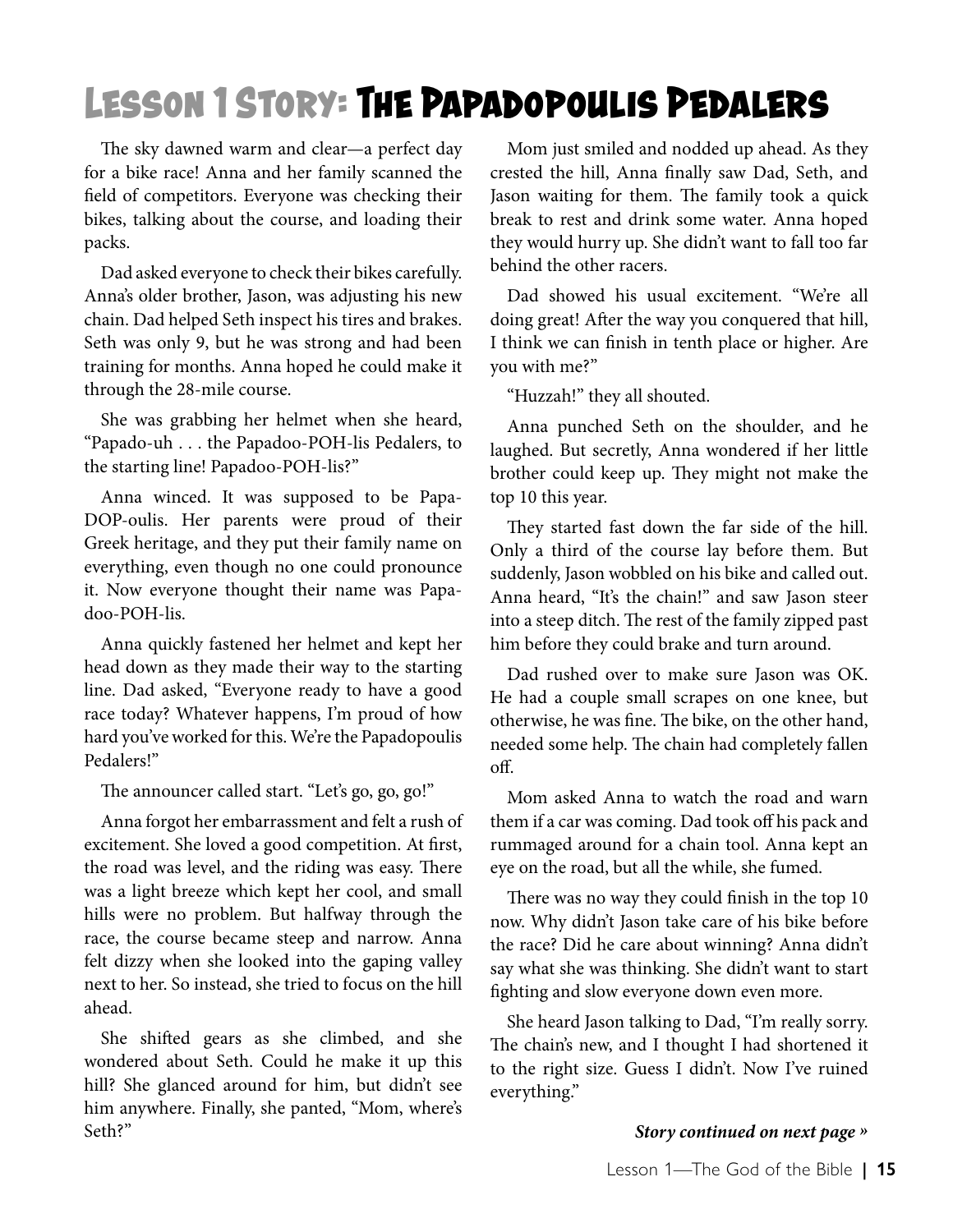Jason sounded devastated, but Dad punched his shoulder and said, "It's OK—delays happen. God allows problems, and it's how we respond that matters. Anyway, it was a good idea to replace your old chain before the race. Next time, I can show you how to measure it correctly. For now, let's finish strong!" Thankfully, Dad had the right tool, and it took only about three minutes to remove a few links and get the chain back on.

Mom gave Anna a quick hug and said quietly, "Thanks for staying focused and positive. I knew I could count on you." Anna was glad that she hadn't said any of the things she was thinking before.

Everyone was on their bikes in a flash. When Dad counted to three, they shouted, "Papadopoulis Pedalers! Let's go, go, go!"

Mom, Dad, Jason, Anna, and Seth all took turns leading and watching out for traffic. For the last few miles, they encouraged each other and gave their best effort.

When they crossed the finish line, Anna heard the announcer say over the loudspeaker, "Here's the Papdopoulis Pedalers, finishing with a time of two hours, 28 minutes, and 46 seconds. Great job!"

After they had cooled down and put away the bikes, the family enjoyed a picnic lunch together. During the award ceremony, they were all surprised to learn that their time was good enough for second place—and just one minute behind first place!

Anna pumped her fist in excitement. But then she saw Jason's face, which showed a mix of sadness and anger. He knew that they would have won if his chain hadn't fallen off.

This time, Anna decided to speak her mind. "We both know we can win next time. After another year of riding, we'll be even faster. We'll check each other's bikes and land first place as a family. People will remember the Papadopoulis Pedalers!"

### **Character Trait Activity: Love**

We show **love** to people when we do what's good for them.

We can better show love by learning more about others. Students will participate in a simple ice breaker to learn more about some of their classmates. Ask each student to number 1–5 on a piece of paper. Write a list like the following on the board.

- 
- 1. Owns a pet 4. Plays basketball
- 2. Has broken a bone 5. Is an only child
- 3. Has traveled to a different country

Give students three minutes to find classmates described by one of the items on the list. Students should write the name of a classmate next to each number on their papers. After the time is up, consider collecting the papers from the students. Go through the list, asking students if they remember which of their classmates are described by each item.

Explain that love seeks good *in* people and *for* people. We love by caring for people and giving them what they need. To better love and understand people, we need to learn more about them.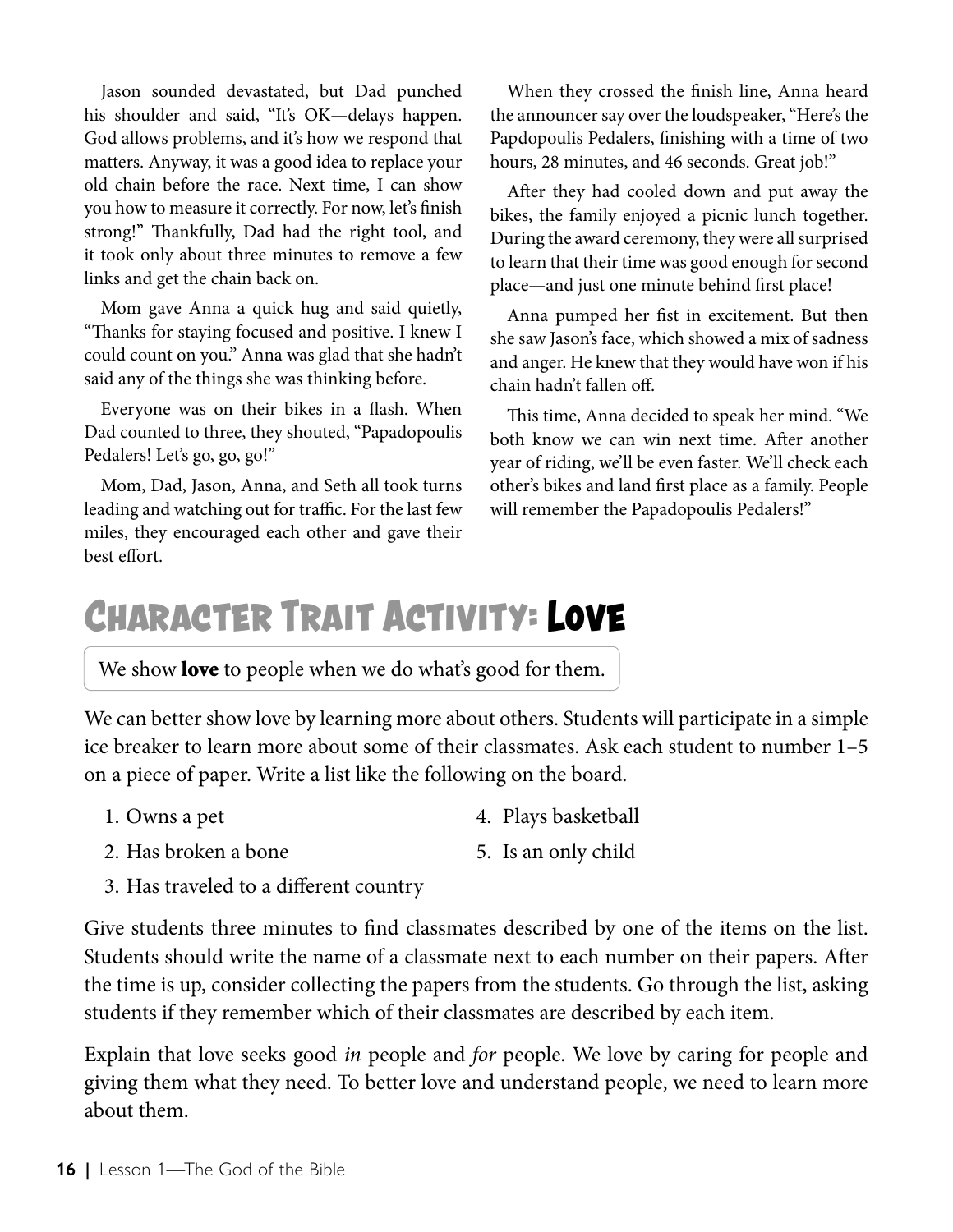# LESSON 1 **The God of the Bible**

### **Voc abular y**

- *Almighty* Has the strength to do anything; "all mighty"
- *Holy* Far from sin or anything unclean; set apart or sacred
- *The Trinity* The three persons—Father, Son, and Holy Spirit—mysteriously unified as one God
- *Potter* A person who makes pots, often by shaping clay

# **1-A** What Is God Like?

Have you ever gotten a letter in the mail? Imagine opening your mailbox and finding a letter from the most important person in the world. This person wrote the letter so that you two could get to know each other.

What would you do with this letter? Would you throw it away, or would you read it carefully? Would you write back?



#### The most important person *did* write you a letter.

The God of the universe gave you the Bible so that you could learn more about Him. He wants a relationship with you, and He wants you to be more like Him.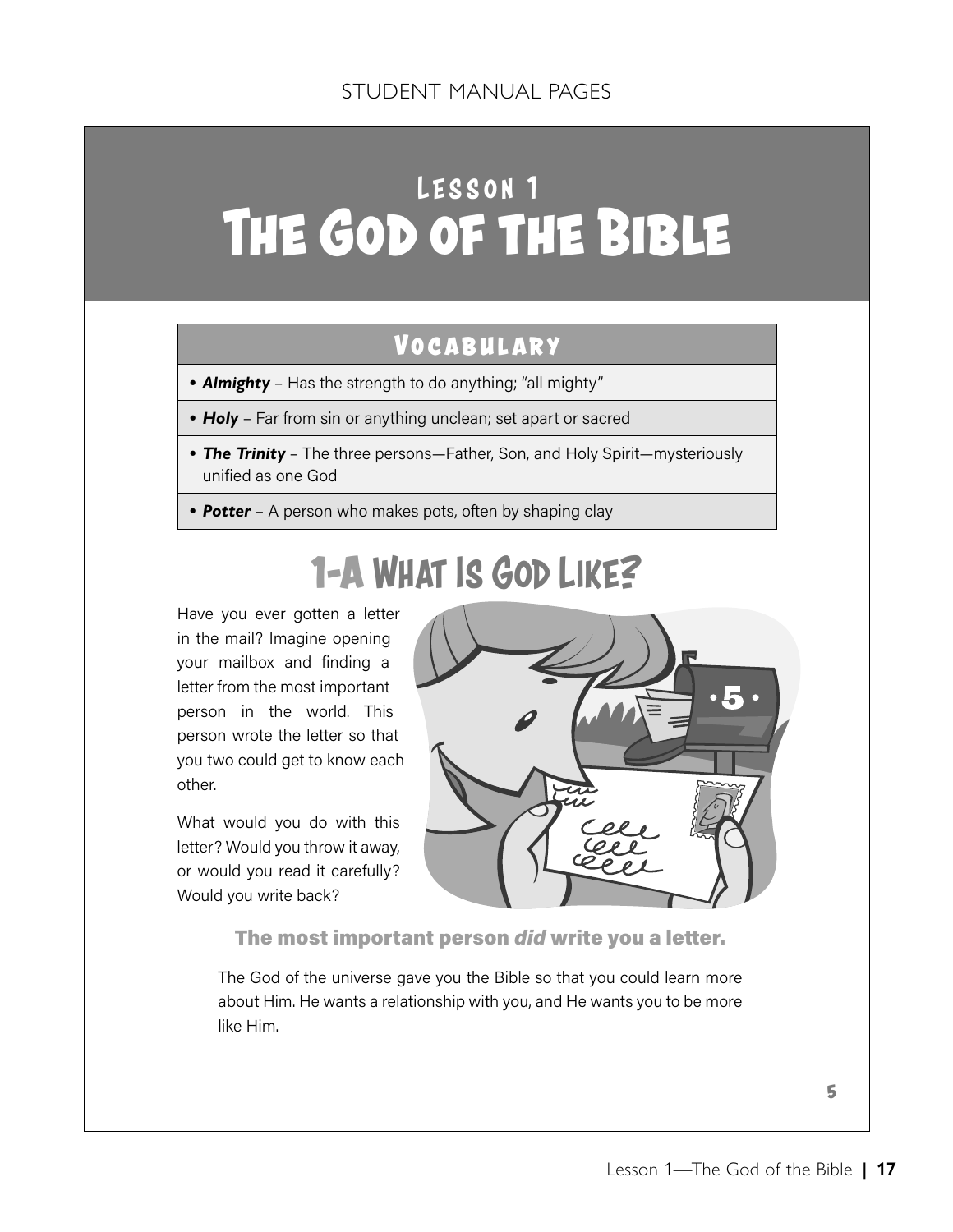### STUDENT MANUAL PAGES

|                        | Read the following passages in the Bible. Use the words below to fill in the blanks.                                                               |
|------------------------|----------------------------------------------------------------------------------------------------------------------------------------------------|
|                        | <b>Almighty</b><br>holy<br><b>loved</b><br>God                                                                                                     |
| <b>Genesis</b><br>17:1 | The Lord told Abraham,<br>"I am God Almighty / Almighty God<br>$\cdots$                                                                            |
| <b>Psalm</b><br>99:9   | The Lord our <b>God</b> is <b>holy</b>                                                                                                             |
| <b>Isaiah</b><br>6:3   | <u>Holy</u><br>holy<br>holy is the Lord                                                                                                            |
| John<br>3:16           | God <b>loved</b><br>the world so much that He gave<br>His only Son                                                                                 |
| $\blacktriangleright$  | Can you think of other words to describe God? Write a few below.<br><u>Answers will vary.</u><br><u> 1989 - Johann Barbara, martxa alemaniar a</u> |
| 6                      |                                                                                                                                                    |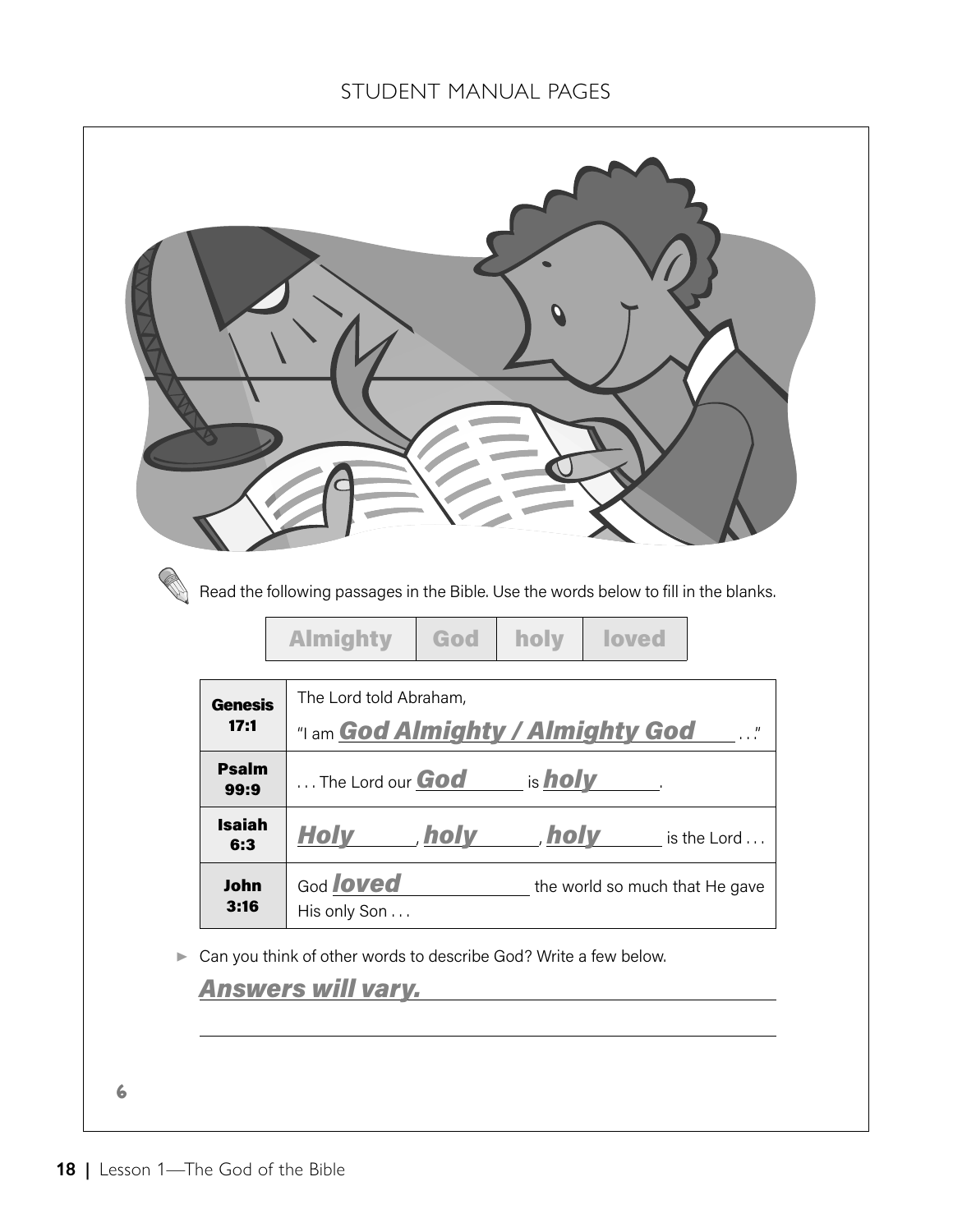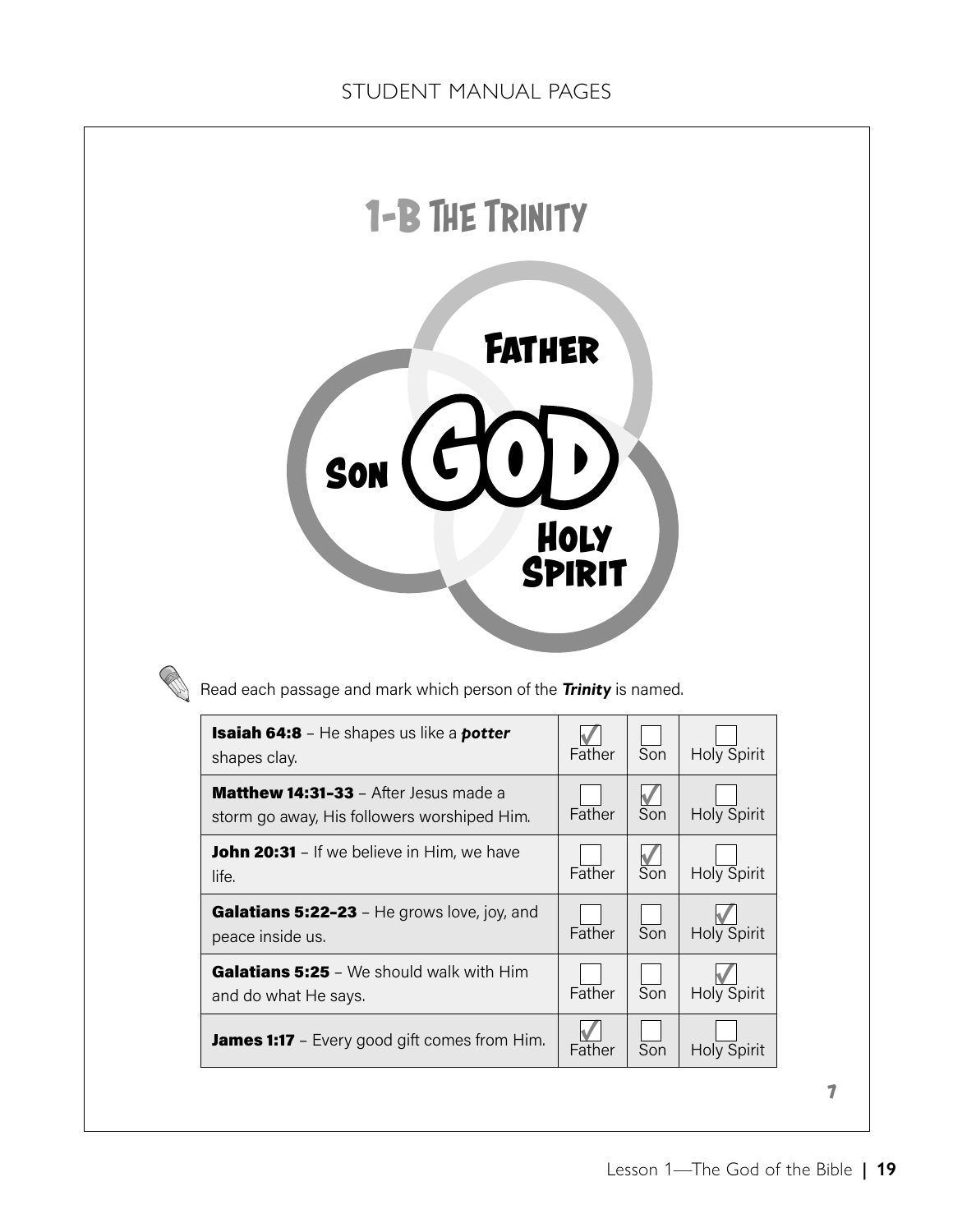|                      | In the spaces below, write three people that you admire.                         |
|----------------------|----------------------------------------------------------------------------------|
|                      | <b>• Answers will vary.</b>                                                      |
|                      | <u> 1980 - Andrea Andrew Maria (h. 1980).</u>                                    |
| $_{\odot}$           | <u> 1989 - Andrea Branden, amerikansk politik (d. 1989)</u>                      |
| $_{\odot}$           | <u> 1980 - Jan Alexandri, fransk politik (d. 1980)</u>                           |
|                      | $\triangleright$ Why do you admire these people?                                 |
|                      |                                                                                  |
|                      |                                                                                  |
|                      | ,我们也不能在这里的时候,我们也不能在这里的时候,我们也不能会在这里的时候,我们也不能会在这里的时候,我们也不能会在这里的时候,我们也不能会在这里的时候,我们也 |
|                      |                                                                                  |
|                      | Love is an important part of God. He loves us very much. If we want to           |
|                      | follow God, we should love people like He does.                                  |
|                      | Read 1 John 4:7-11 and use the words below to fill in the blanks.                |
|                      |                                                                                  |
|                      | God   love                                                                       |
|                      |                                                                                  |
| 1 John<br>4:7        | We should <b>fove</b> each other because <b>fove</b> is<br>from <b>God</b>       |
|                      |                                                                                  |
| 1 John<br>4:8        | People who do not <b>LOVE</b> do not know <b>God</b>                             |
|                      | is <b>love</b><br>because <b>God</b>                                             |
| 1 John<br>$4:9 - 10$ | God<br>showed His love by sending His Son into the world.                        |
| 1 John               | Because God<br>loved us, we should also love                                     |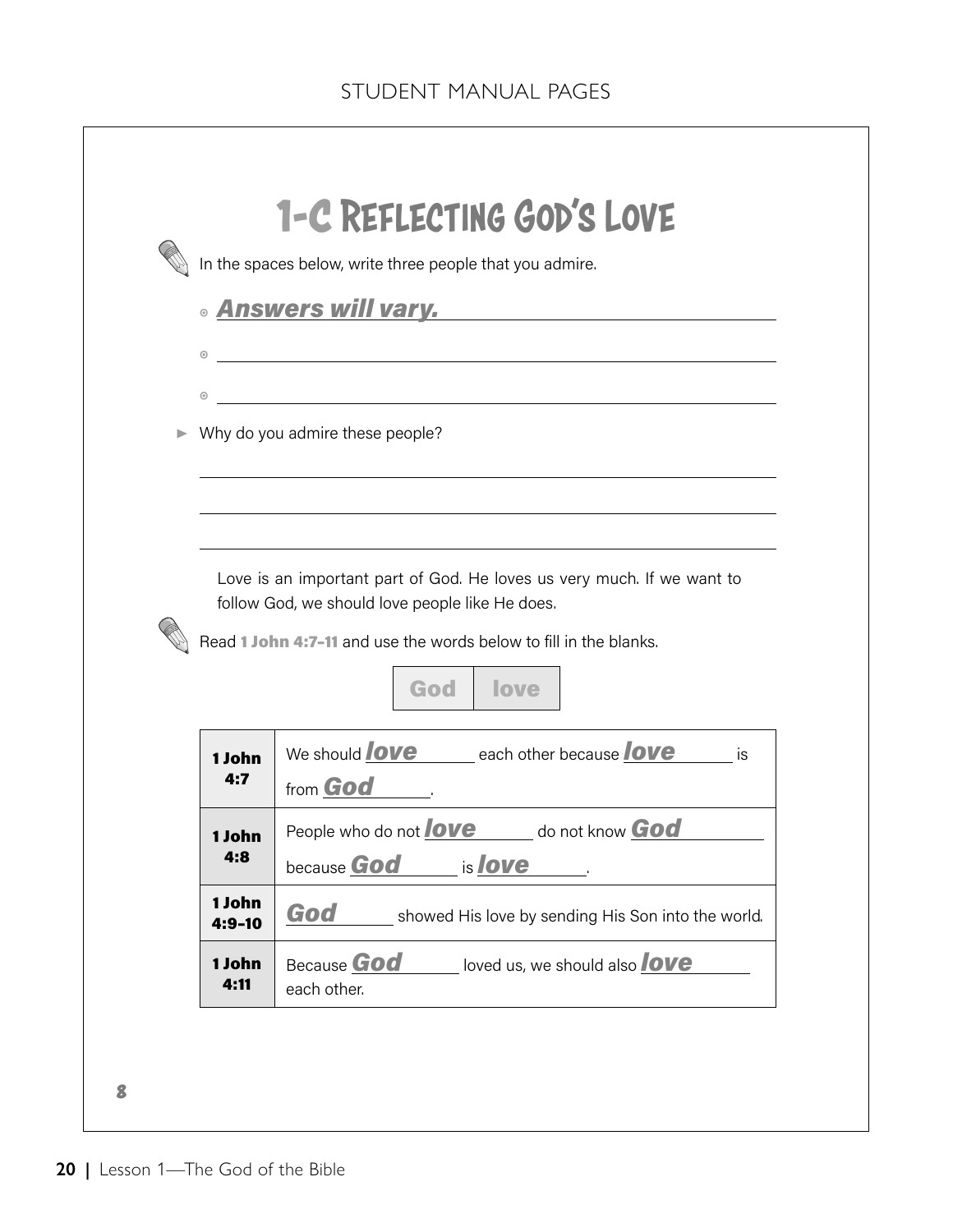# <span id="page-20-0"></span>**LESSON 2 The Message of the Bible**

Scripture Memory – Romans 15:4b

### **For the Teacher**

This lesson introduces the biblical account of humanity's fall, followed by Christ's redemptive work. Each session presents opportunities to discuss elements of the gospel.

The Character Trait Activity requires some extra supplies, including large drawing paper and some small jigsaw puzzles.

### **Content Objectives**

- **2-A** Adam and Eve brought sin into the world by disobeying God.
- **2-B** Jesus came to Earth to show people the path back to God.
- **2-C** Jesus died and rose again to give us life.

### **Learning Objectives**

Students should be able to . . .

- Define *sin* as it relates to God's law
- Recall how Adam and Eve first disobeyed God
- List two or three ways that God showed love through Jesus

### **Vocabulary**

- Creation Everything God brought into being; the universe
- $Sin$  The decision to break God's law; turning away from God
- Faith A belief in something we cannot see or prove; trust in God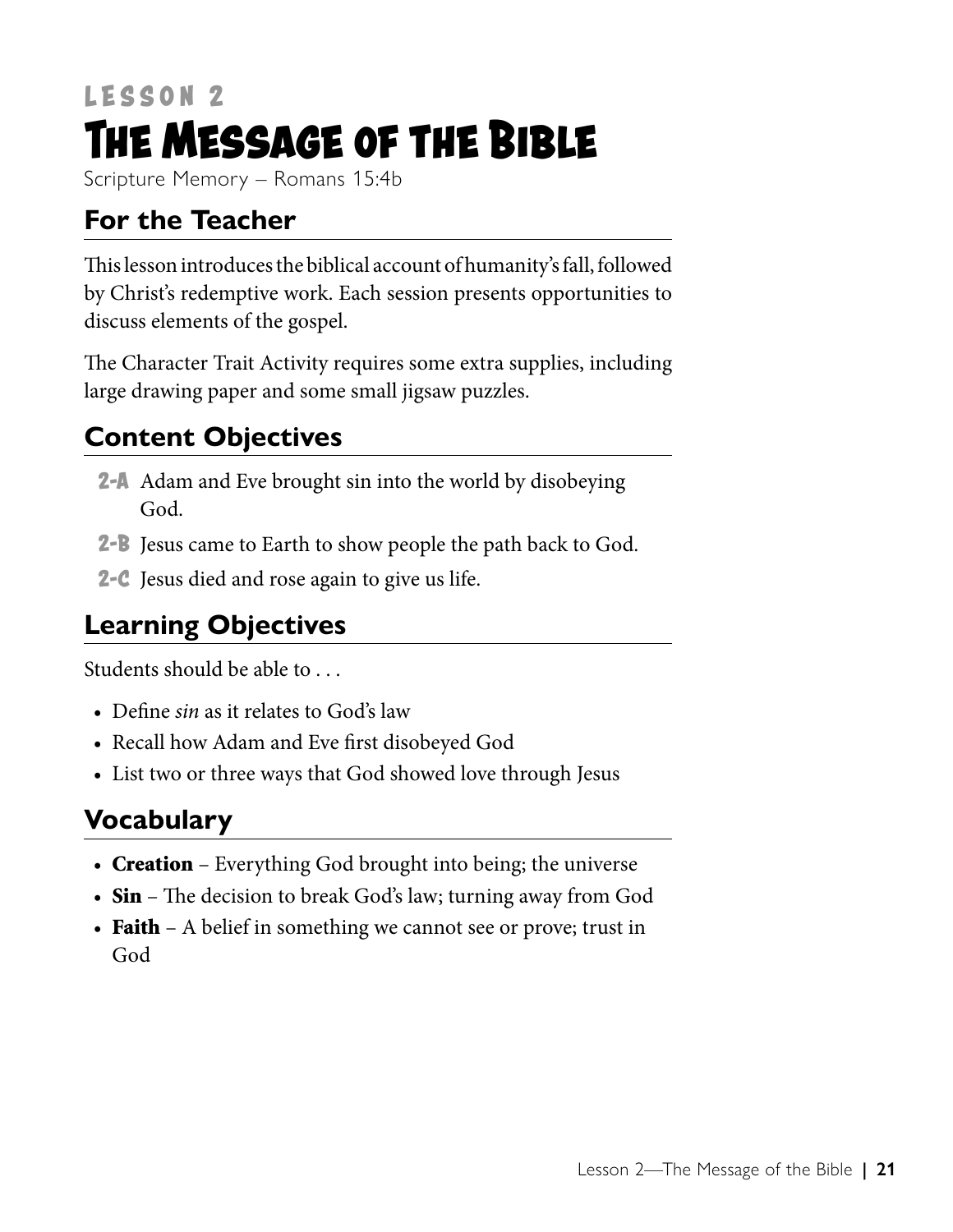# **Session 2-A Creation and Sin**

**Discuss:** The world around us is a mix of wonderful and terrible things.

- What is wonderful about the world? What are some of your favorite things?
- What is bad about the world? What things can make people afraid or sad?

If God created the universe, and if God is so good, why are there some bad things around us?

**Prompt:** Complete the first exercise in section 2-A of your Student Manual.

Consider reviewing answers to the first exercise, and then read the paragraphs at the top of page 10. As you read, note the definitions for the vocabulary words below.

### *Creation*

Everything God brought into being; the universe

### *Sin*

The decision to break God's law; turning away from God

Discuss: Before you begin the next exercise, there's one more word you should know. Do you know what the word *serpent* means?

*Serpent* is an old name for a snake. There's a serpent mentioned in Genesis 2, but this is no ordinary animal.

**Prompt:** Complete the remaining exercise in section 2-A of your Student Manual.

**Explain:** God gave Adam and Eve so many things to enjoy. They could eat any kind of fruit except one. But the serpent led Eve to think that she was missing out on something good, and she believed him. And then Adam disobeyed, as well.

When God asked Adam and Eve if they ate the fruit, they both blamed someone else.

- Adam blamed Eve for giving him the fruit.
- Eve blamed the serpent for tricking her.

Read Genesis 3:14-19. As a result of sin, people would now face suffering. Some people call this "the Fall" or "the curse."

- Verses 14–15—The serpent would crawl in the dust. The descendants of the serpent would be enemies of Eve's descendants. Verse 15 is a picture and promise that Jesus would one day defeat Satan, God's enemy.
- Verse 16-Women would have pain during childbirth, and there would be conflict between husbands and wives.
- Verses 17–19—People would have to work very hard to get food. Everyone would one day die and return to the ground.

This is all very sad, but God had a plan to rescue us. He did not abandon His creation.

### **Target Truth**

Sin pulls us away from God.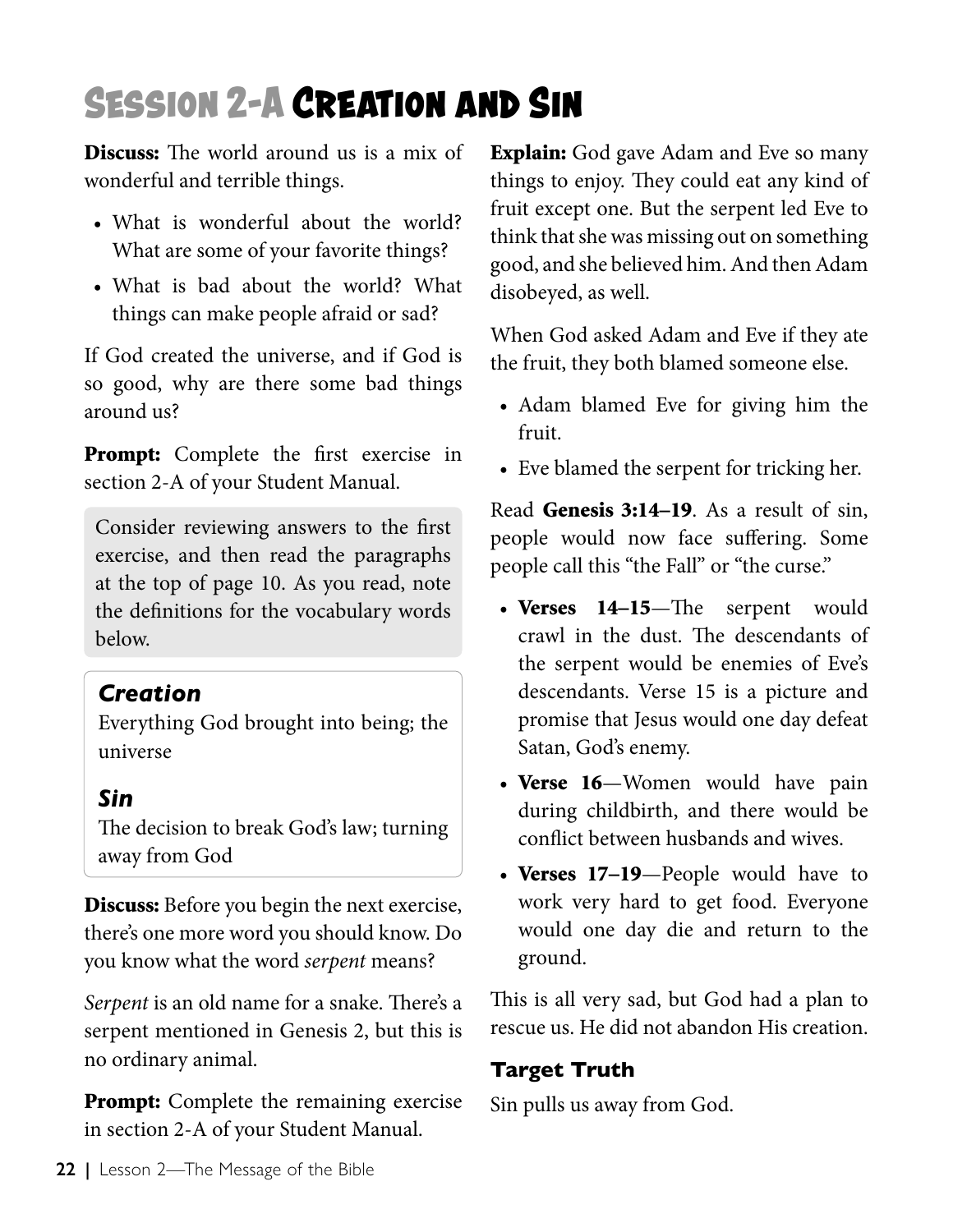# **Session 2-B The Work of Jesus**

Explain: What makes sin bad? God is the source of all good things, but when we sin, we . . .

- Say "no" to God and His good gifts
- Push God away
- Hurt the people around us
- Hurt ourselves

After humanity chose to sin against God, the world was cursed with evil. People did terrible things to each other, and many people died without ever knowing God.

But again, God did not give up on us. He wanted to rescue people from the curse of evil. So He came to Earth Himself to save us.

You may wish to briefly review the persons of the Trinity (SM p. 7). Jesus is the Son of God, yet also God Himself. God the Father sent Jesus into the world to save humanity from sin.

Prompt: Complete the exercise in section 2-B of your Student Manual.

Explain: Remember the three words used to describe God in Lesson 1? He is *powerful*, *holy*, and *loving*.

- God is *holy*, which means He won't allow sin.
- He is also *loving*, so He offers to help us.
- And through His *power*, God took all the punishment for sin on Himself.

We can't do anything to save ourselves. So we simply need to trust God, and He will take care of us.

You may wish to spend more time discussing the gospel with your students. Consider giving them a chance to speak with you privately if they have further questions.

To break free from sin and enjoy the life God offers, we must accept Jesus. We must believe His words and trust that His death paid for our sins.

### **Target Truth**

Jesus came to Earth to save us.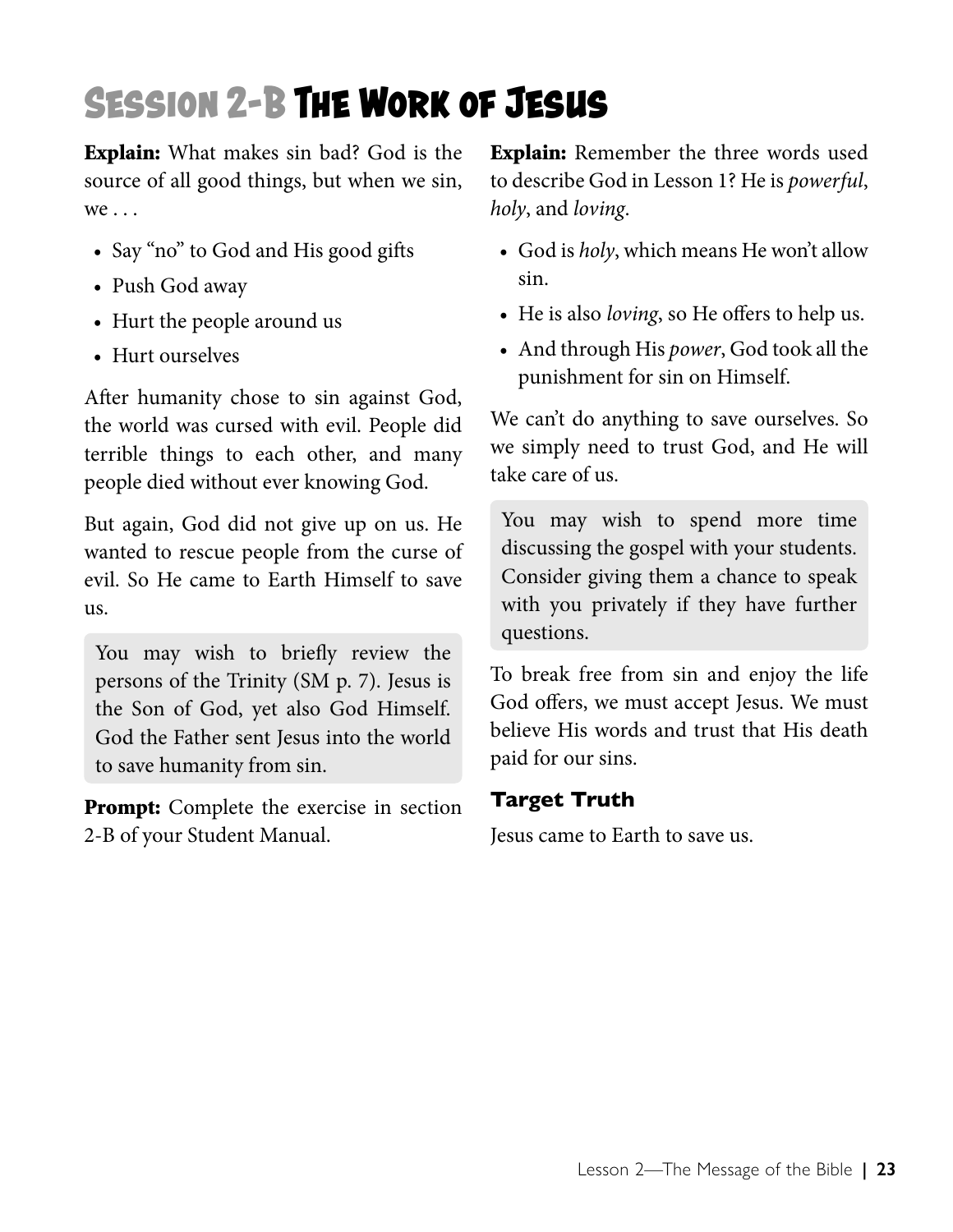# **Session 2-C The Promise of Jesus**

Discuss: What is *faith*? What have you heard people say about this idea?

### *Faith*

A belief in something we cannot see or prove; trust in God

Before reading the story on the next two pages ("Sight Unseen"), ask the students to listen and think about how the main character, Kelsey, shows faith.

After the story, discuss the following:

- How did Kelsey show faith?
- Was Kelsey's grandmother a good person to have faith in? Why?
- What would Kelsey have done if she had no faith in her grandmother?
- How could Kelsey love a horse before seeing it? Do you think Kelsey was happy after she met Dusty?

It's good to have faith, but it's also important to rest our faith on the right people and ideas.

**Explain:** Jesus asked His followers to put their faith in Him. But when Jesus died, some of His followers wondered if His promises could come true.

Consider working through these exercises (SM p. 12) together as a class. You could ask volunteers to read some of the verses out loud.

**Prompt:** Complete the exercises in section 2-C of your Student Manual.

**Discuss:** What does John 3:16 mean by "eternal" or "everlasting" life?

- Earlier in this lesson, we learned that Adam and Eve brought suffering into their lives by sinning against God. When they sinned, they died spiritually—that is, they were separated from God.
- Every person has had this same problem. Sin has cursed this world with suffering and death.
- But God has a solution for this. Jesus promises that if we trust Him, He will give us life forever with God. Even if we die here in this world, we will live with God in heaven forever. Nothing will separate us from God again.

**Explain:** It takes a lot of faith to believe this promise, but thankfully, Jesus builds up faith inside us (cf. Heb. 12:2). As He keeps showing us love in little ways, day after day, He gives us hope that He'll fulfill His big promises in the future.

Jesus promised His followers that He would die and rise again—and He did. That gave those followers hope and courage.

Read Hebrews 10:23. We can hope in God's promises because He always does what He says He will do.

### **Target Truth**

We can trust Jesus' promises for the future.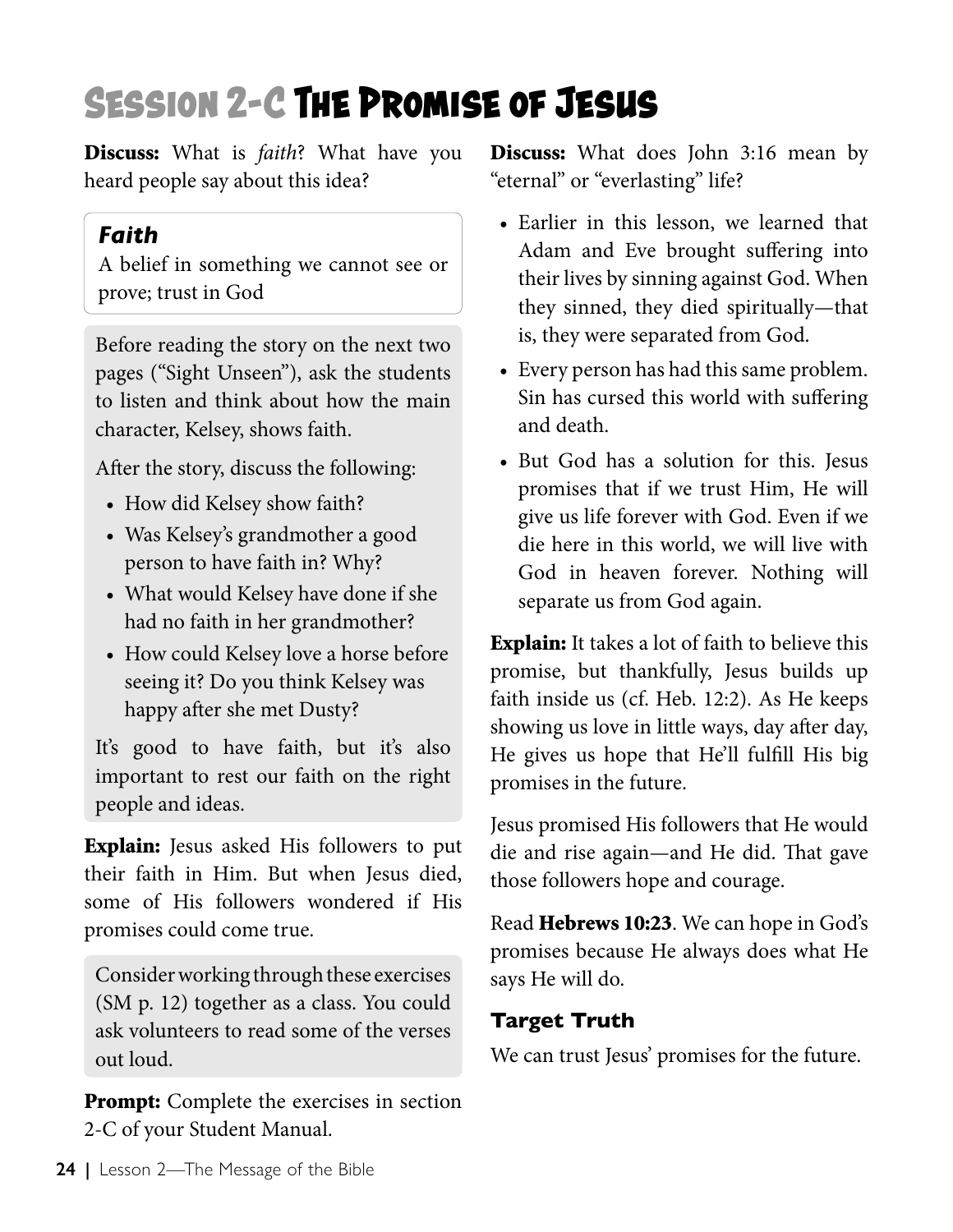# **Lesson 2 Story: Sight Unseen**

The wind blew through Kelsey's hair as the truck bounced over the country roads. After two days of traveling with Mom, she was ready to stretch her legs and run free. She just wasn't sure what her new life would be like.

After Grandpop had died from cancer last year, Grandmom had been left alone on the old farm. She was doing OK, and the neighbors saw her often, but she was happy when Mom suggested moving in. They would "join forces," Mom said. She thought that's what God wanted them to do.

It was hard for Kelsey to leave behind her friends from middle school, but Grandmom's house was probably the happiest place she knew. She was determined to help Mom and Grandmom make this work.

After the truck pulled into the overgrown yard, Kelsey jumped out to give Grandmom a big hug.

"Kelsey! I'm so glad you're here—finally! Let's get your things inside. Do you need anything to drink? I have snacks ready in the kitchen."

Later, they walked around the property. When they reached the barn, Grandmom opened the big, creaky door. Kelsey was surprised to find the building dark, quiet, and empty.

"Where are the horses?" asked Kelsey.

Grandmom sighed. "Before Grandpop passed away, he boarded Dusty and Rose at a stable not too far from here. I couldn't take care of them by myself. But I want to talk to you about that."

"About what?" Mom asked, a little nervous.

Grandmom looked at Kelsey with a serious face. "I was hoping that you might try to get this place in shape." She started pointing around the barn. "We need someone to clean out the stalls, re-set the hinges on those doors, get fresh hay, and maybe repaint the outside. If you can do all that in a month, we can bring the horses home. Dusty was Grandpop's favorite, and I want her to be yours."

Kelsey froze for just a second. "Are you kidding? That's awesome! Let's make it happen!"

Over the next four weeks, Kelsey spent time almost every day in the stable. She shoveled out the old hay and manure, then used the wheelbarrow to dump it in the compost pile for Grandmom's garden. Kelsey watched a few videos to learn how to replace broken door hinges. Mom kept telling her to watch out for splinters and rusty old nails. Thankfully, Grandpop's shed had plenty of tools in great condition, and Mom showed Kelsey how to use a miter saw to cut new boards for the door frame.

After a few weeks, only a little cleaning and painting was left, but there was a problem. One of Kelsey's new friends from church had invited her to a birthday party. Kelsey really wanted to go, especially since she wanted to make more friends in town. But with her deadline coming up, she couldn't afford to give up a whole day of work. Grandmom couldn't help, and Mom was too busy with her new job.

Kelsey talked to Mom while they were driving home from church. Mom said that Kelsey should decide for herself—and accept the consequences either way. After thinking it through, Kelsey decided that she would continue working on the stable and not go to the party. She didn't want to disappoint Grandmom, and she wanted the horses to have a safe, clean home when they arrived.

"Besides," said Kelsey, "I can invite my friends over to ride Dusty sometime. First things first."

Over the next week, Kelsey sanded, cleaned, and painted almost everything around the barn. Mom got some hay delivered, and everything was ready just a day before the horses would come.

Kelsey brought Grandmom out to the barn to see the finished work. "See how clean everything is? The doors don't stick anymore, and I greased the hinges so they don't even creak. I painted those

#### *Story continued on next page »*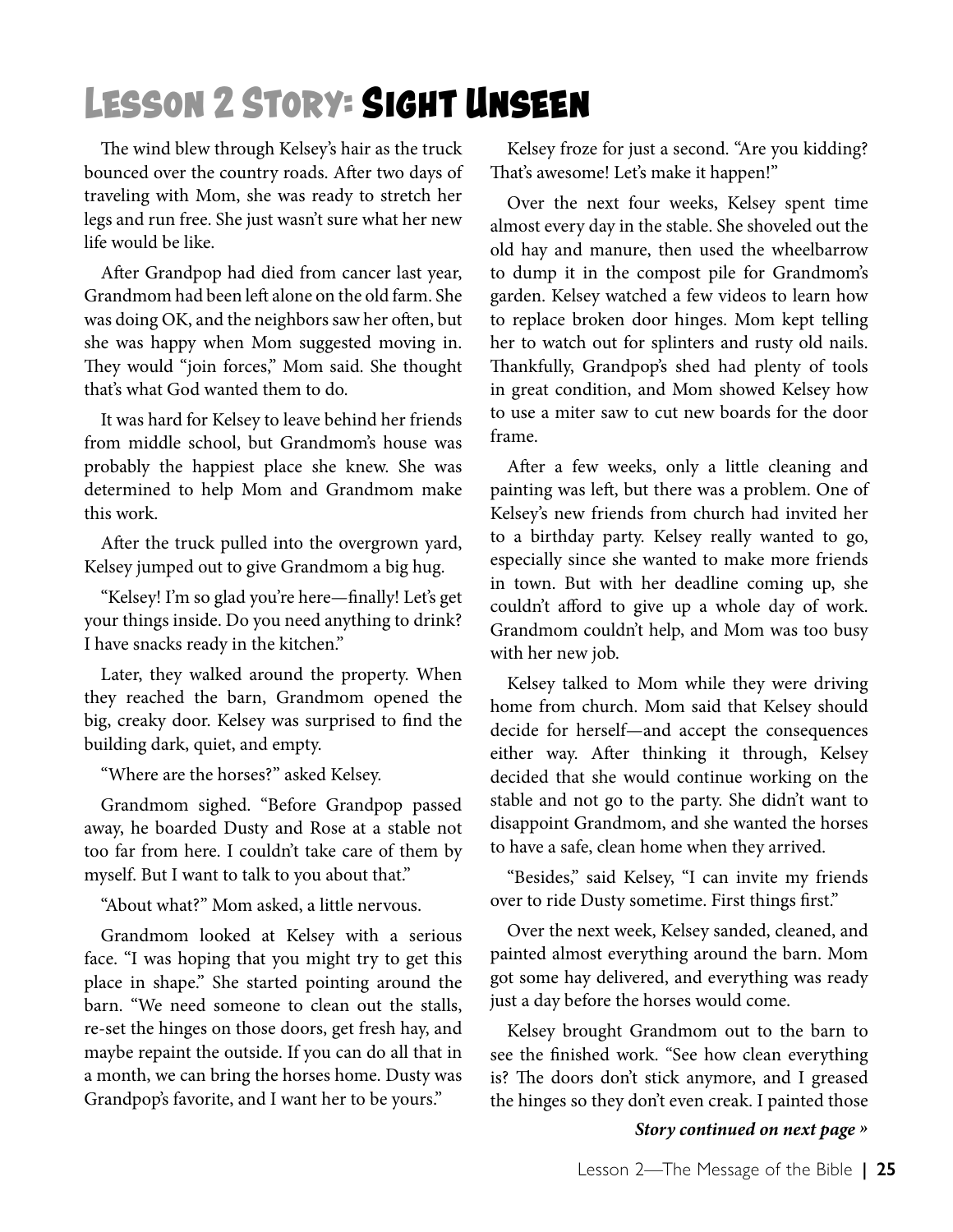walls red like Grandpop had, and the white trim was Mom's idea. What do you think?"

Grandmom was overwhelmed. "Kelsey, you've done a wonderful job. Has your mother seen all this?"

"I sure have," said Mom, walking into the barn. "But I'm afraid I have some bad news."

Kelsey turned. "Wait, what?"

Mom hesitated. "I don't want to upset you, but the stable won't be able to bring Dusty and Rose here tomorrow. Their trailer somehow wrecked yesterday, and they're going to need a new one. It might be a couple days before the horses get here."

Kelsey listened carefully and thought a moment before speaking. "You're worried I might be upset about the delay? That I could've gone to the party after all?"

"Well, yes, I guess so," said Mom. She still remembered when Kelsey had gotten upset over bad news before.

But this time, Kelsey smiled. "I made my decision, and none of us could have known it would be this way. The barn is just ready a few days early. Thanks so much for all your help with this."

Mom let out the breath she was holding, and Grandmom beamed.

Two days later, Kelsey was riding her bike in the freshly mowed yard, when she heard the rumble of a truck and trailer coming down the driveway. Quickly, she put her bike away and ran down to the barn.

Grandmom introduced her to Grandpop's friends from the stable. They had kept Dusty and Rose for the last six months. One of the men said, "I hear Dusty is your horse, Kelsey. Would you like to be the first to welcome her back home?"

"I sure would!" As Kelsey opened the trailer door, she realized that she had never even seen Dusty before, but she already knew they'd be the best of friends. She'd love Dusty as much as Grandpop had.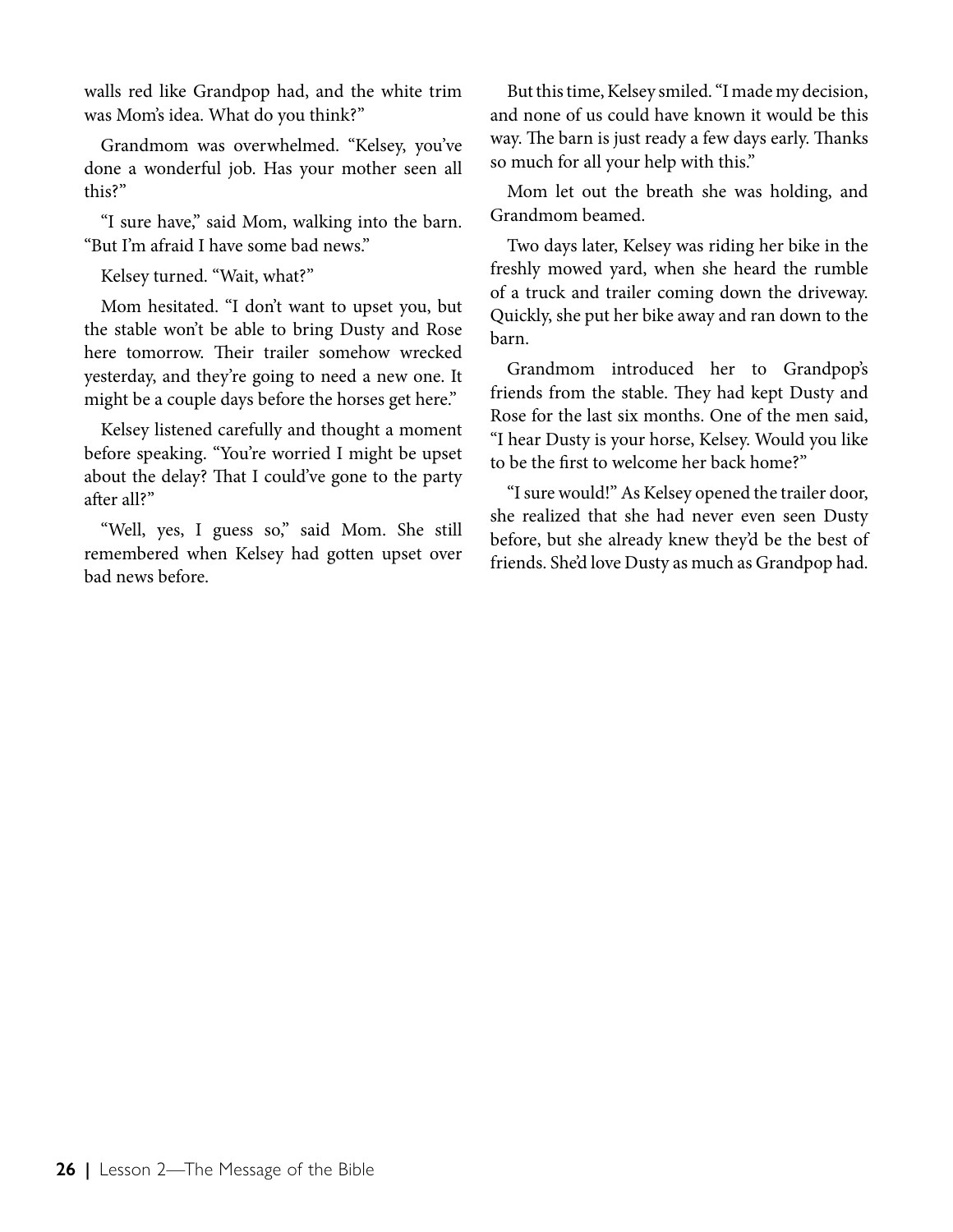# **Character Trait Activity: Faith**

We show **faith** by trusting and following God's plan.

We don't know everything that God knows, so we have to trust Him. To illustrate our partial knowledge of God's plan, students will assemble puzzles with some of the pieces missing.

Before the activity, gather the following for each group of 5–6 students in your class:

- A small jigsaw puzzle (around 20 pieces) in a plastic bag, with several pieces removed
- A large sheet of drawing paper to lie under the entire assembled puzzle
- A roll of clear tape
- Crayons or colored pencils

Set aside the box covers for each puzzle until after the activity.

To begin the activity, divide the students into groups. Ask students to assemble their puzzles on top of the drawing paper. Several pieces will be missing. When students have completed the puzzle as much as possible, they can tape the edges down to the drawing paper, then draw and color the missing portions of the image. After students are finished, reveal the pictures for each puzzle. Compare the pictures with each group's attempt, and consider voting on which attempt is the best match.

Discuss how the students decided to fill in the spaces. Our lives are a lot like these puzzles. Every moment and every day, we get another piece of our story. We don't yet know what our entire life will look like, but if we follow God, we can trust Him to take care of us. We might not understand why good things or bad things happen to us, but one day, God will make all of that clear. In the meantime, we need faith to trust Him for the empty spaces. We can't just give up and throw all our pieces away.

As time allows, read **Matthew 6:25–34**. We don't know how God will take care of us in the future, but by faith, we can believe God even when it's difficult. Faith is trusting God for what we cannot see or prove (cf. Heb. 11:1).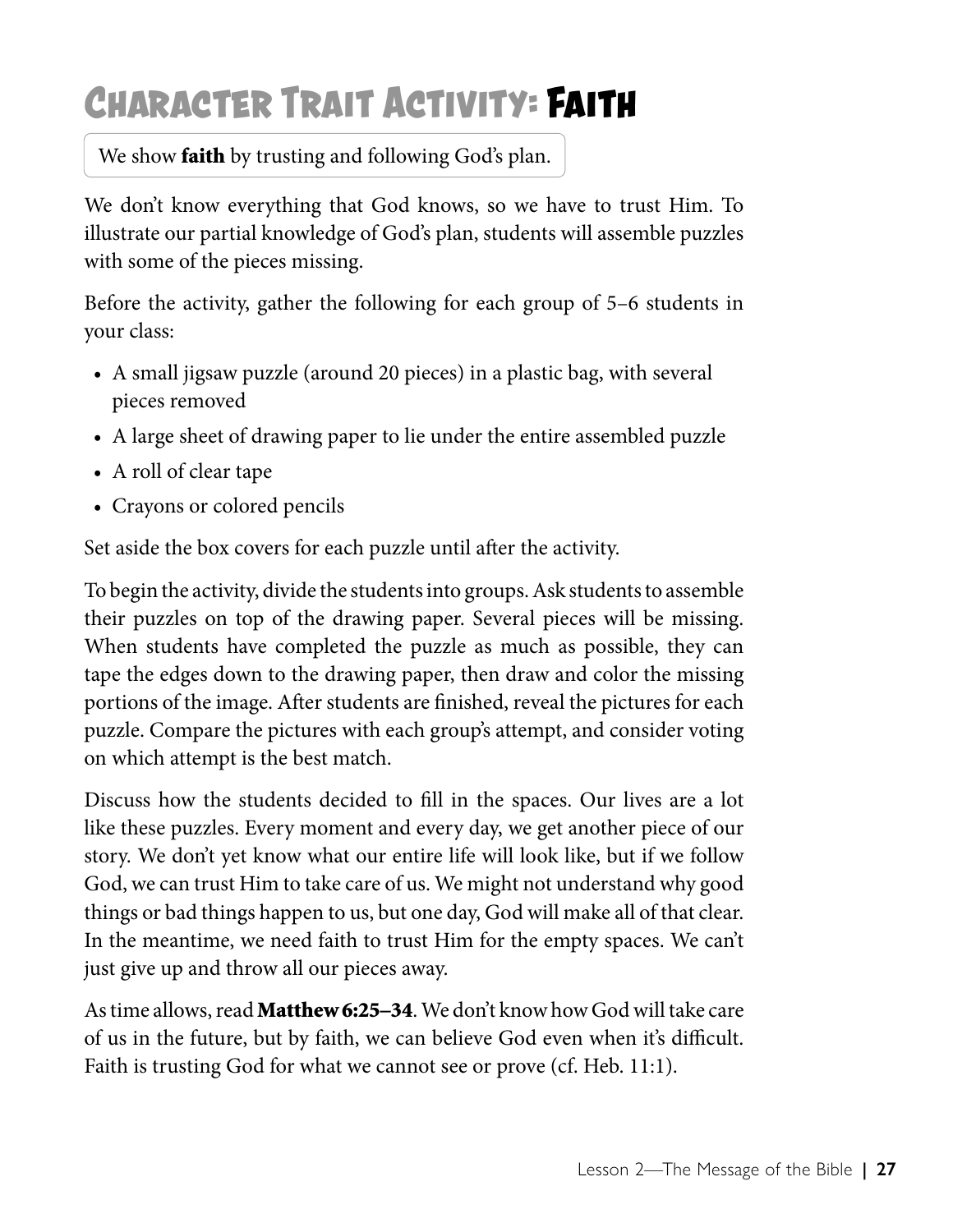# LESSON 2 **The Message of the Bible**

### **Voc abular y**

- *Creation* Everything God brought into being; the universe
- *Sin* The decision to break God's law; turning away from God
- *Faith* A belief in something we cannot see or prove; trust in God

### **2-A** Creation and Sin

Read the following verses in Genesis 1 and use the words below to fill in the blanks.



| <b>Genesis</b>  | In the <b>beginning</b><br>God created         |
|-----------------|------------------------------------------------|
| 1:1             | the heavens and the <b>earth</b>               |
| <b>Genesis</b>  | God made humans in His own image. He made both |
| 1:27            | and <b>female</b><br>male                      |
| Genesis<br>1:31 | Everything God made was very <b>good</b>       |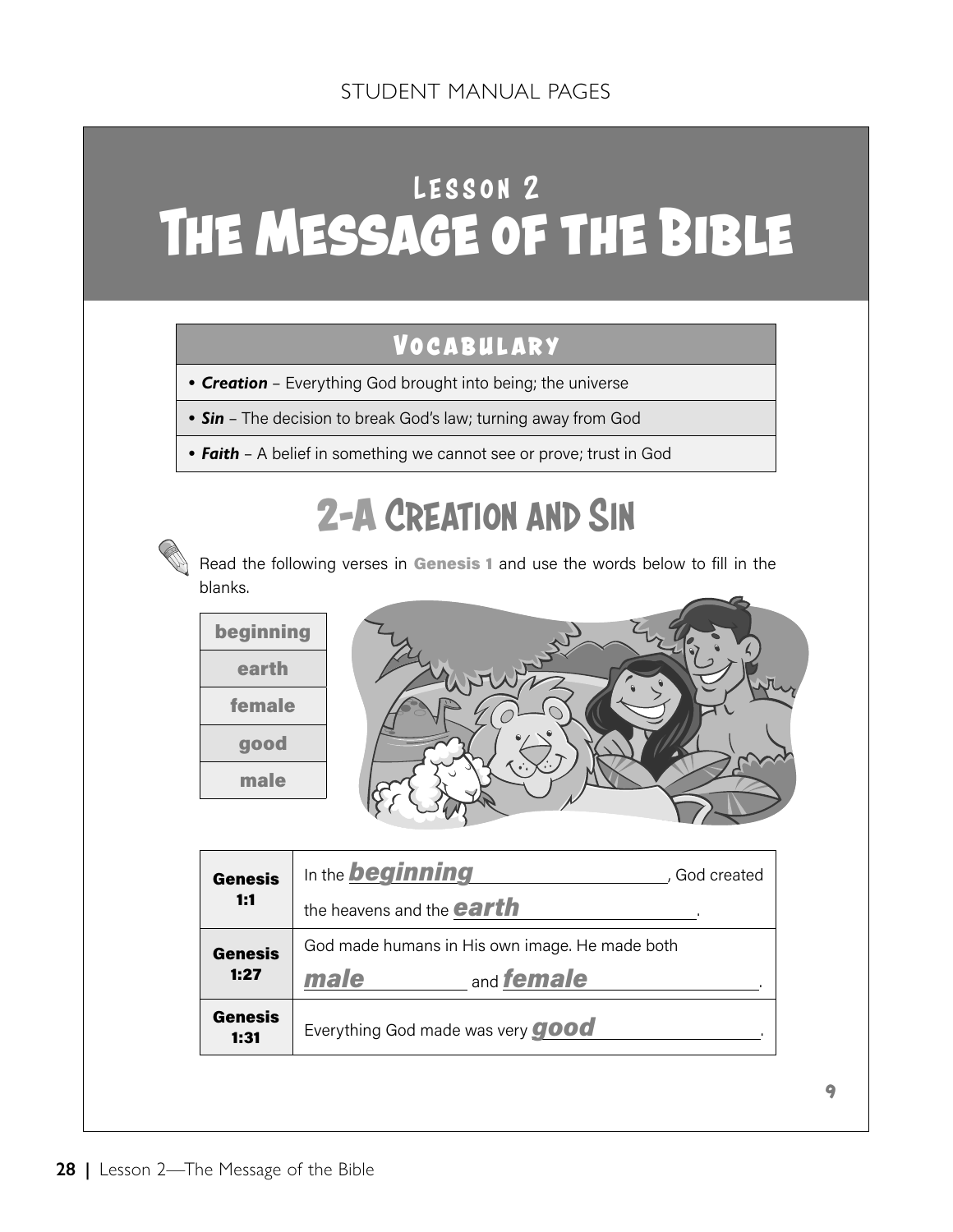God created the entire universe—the stars, our planet, and everything that lives around us. He even created two humans named Adam and Eve. All of God's *creation* was wonderful.

God gave Adam and Eve one rule. They were not allowed to eat the fruit from one tree in the Garden of Eden. Unfortunately, Adam and Eve chose to disobey God and *sin*.



Read Genesis 3:1-6. Then match the beginning of each sentence to its correct ending.

|   | <b>Verse 1</b> – The serpent asked Eve if<br>God really        | A. said not to eat from<br>any tree.                   |
|---|----------------------------------------------------------------|--------------------------------------------------------|
| C | <b>Verse 3</b> - Eve said that they could<br>not even $\dots$  | <b>B.</b> die.                                         |
| B | <b>Verse 4</b> - The serpent told Eve that<br>she would not    | <b>C.</b> touch the fruit.                             |
|   | <b>Verse 6</b> – So Eve ate the fruit and<br>chose to $\ldots$ | $\mathbf{D}_n$ give the fruit to her<br>husband, Adam. |

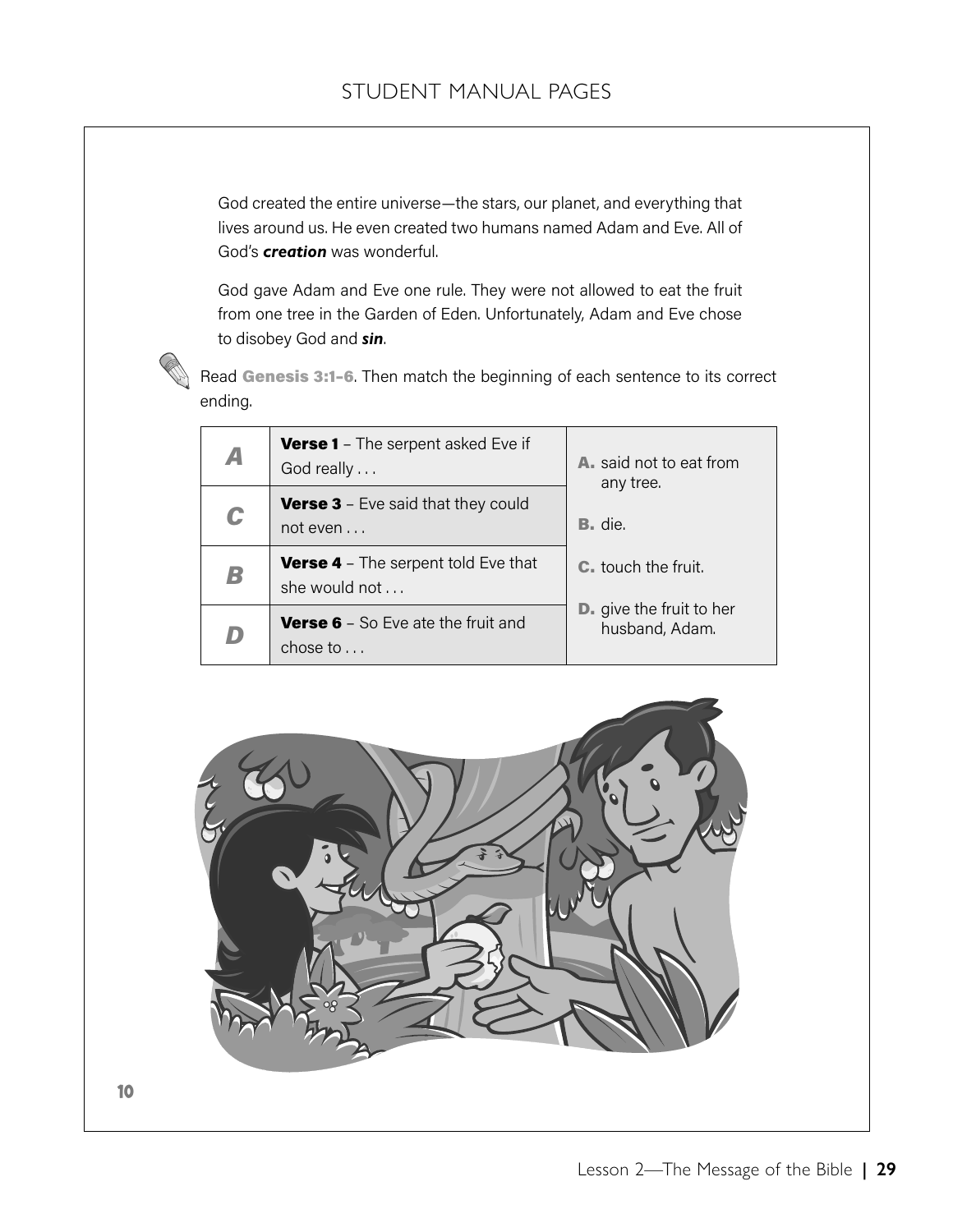# **2-B** The Work of Jesus

Humans chose to sin, but God still cared for us. He promised to send someone to save us from our sins. That person is Jesus, and He came to Earth to live as a human.

Read each passage from the Book of Matthew and complete the puzzle.

| <b>ACROSS</b>                      | <b>DOWN</b>                            |
|------------------------------------|----------------------------------------|
| 2. Matthew 20:18-19 - Jesus said   | <b>1. Matthew 14:16-20 - Jesus fed</b> |
| that He would one day be killed,   | thousands of people with just ____     |
| but He would come back to life     | loaves of bread and two small          |
| on the ____ day afterward.         | fish.                                  |
| 4. Matthew 2:1 - Jesus was born in | 3. Matthew 15:30 - When people         |
| the town of ____, in the region of | came to Jesus with different           |
| Judea.                             | problems, He ____ them.                |



Despite all the good that Jesus did, some people hated Him. Eventually, these wicked people decided to kill Him. They put Him to death by nailing Him to a cross.

But even this terrible thing was part of God's plan. Jesus chose to die for our sins. He faced our punishment so we would not have to. Because of Jesus, we can follow God and live with Him forever.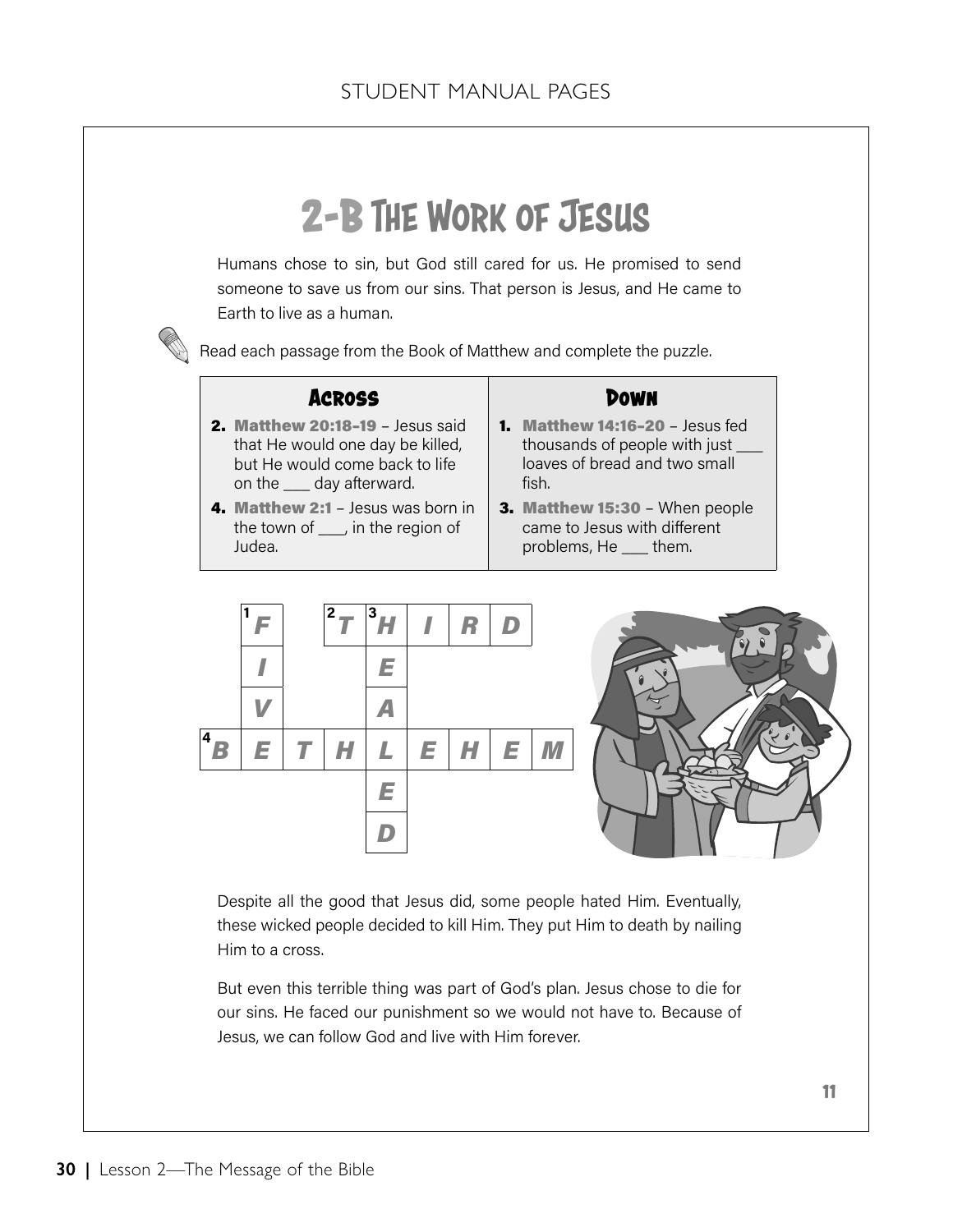| God so loved                       |                             |                                                                                                                                                                                                               |
|------------------------------------|-----------------------------|---------------------------------------------------------------------------------------------------------------------------------------------------------------------------------------------------------------|
| the planet Earth.                  | the people of the<br>world. | all the animals.                                                                                                                                                                                              |
| God sent                           |                             |                                                                                                                                                                                                               |
| His only Son.                      | a tornado.                  | an army.                                                                                                                                                                                                      |
| If we believe in Him, we will have |                             |                                                                                                                                                                                                               |
|                                    | happiness.                  |                                                                                                                                                                                                               |
| death.                             |                             | life.<br>Jesus died so that we could live. But do you<br>remember what you read in Matthew 20:19?<br>What did Jesus promise to do after He died?<br><u>Rise again on the third day</u>                        |
|                                    | promise?                    | Read Matthew 28:1-9. Did Jesus keep His<br>$\sqrt{}$ Yes<br>No<br>Jesus promised to give His followers life that never ends. Many people<br>make promises that they cannot keep, but Jesus showed that He has |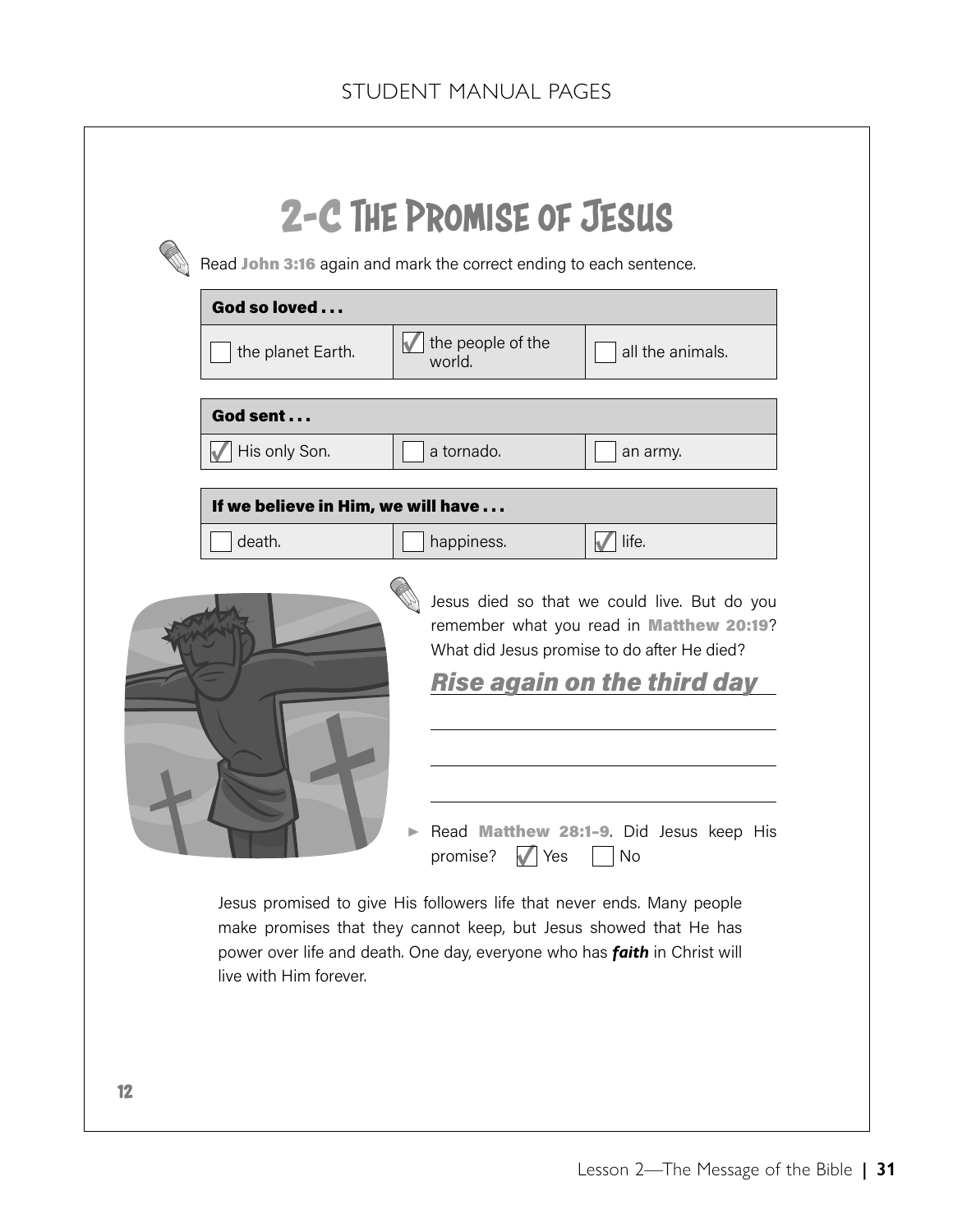# <span id="page-31-0"></span>**LESSON 3 The Parts of the Bible**

Scripture Memory – Review Romans 15:4

### **For the Teacher**

This lesson maps out the broad divisions of the Bible. Students will briefly survey major biblical themes while reviewing Scripture's value to believers.

### **Content Objectives**

- **3-A** The Old Testament records how God interacted with the nation of Israel.
- **3-B** The New Testament reveals the work of Jesus and the beginnings of the Christian church.
- **3-C** God gave us Scripture to reveal Himself to us.

### **Learning Objectives**

Students should be able to . . .

- Recall several terms for important divisions and genres in the Bible, like *testament*, *gospel*, and *epistle*
- List several differences between the Old and New Testaments
- Recognize Scripture as God's explicit self-revelation

### **Vocabulary**

- **Testament** A promise or record; a name for the two major parts of the Bible
- **Scripture** Sacred or religious writing; another name for the Bible
- **Idol** A statue of a false god
- Prophet Someone chosen by God to share a message
- Gospel The "good news" about Jesus; one of the first four books of the New Testament
- **Epistle** A letter; one of the 21 letters in the New Testament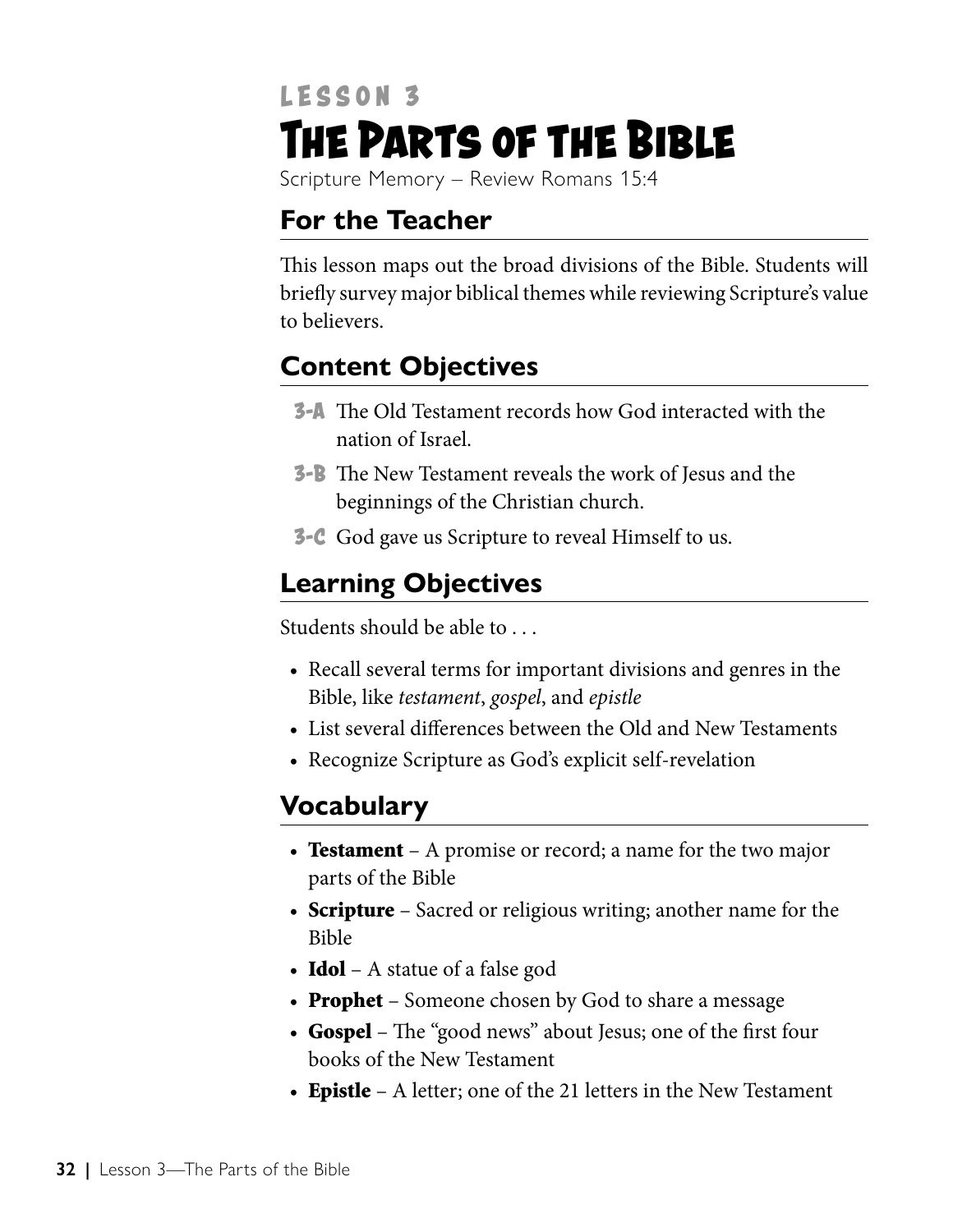# **Session 3-A The Old Testament**

**Discuss:** Is the Bible one book or many books?

We often think of the Bible as one book. After all, the Bible usually comes in one volume. But the Bible is actually made up of 66 smaller books collected together. They are organized into two parts called *testaments*.

### *Testament*

A promise or record; a name for the two major parts of the Bible

Consider asking your students to find the Table of Contents in their Bibles.

- The Old Testament includes 39 books.
- The New Testament includes 27 books.

**Explain:** There's a term we use to describe the words of the Bible. It's called *Scripture*.

### *Scripture*

Sacred or religious writing; another name for the Bible

The books of Scripture were written . . .

- By at least 40 writers over 1,000 years
- By men and women from many different backgrounds
- In at least three different languages, including Hebrew, Greek, and Aramaic

Over the years, people have translated Scripture into hundreds of languages so that almost everyone can read it today.

Explain: In today's exercises, you'll learn about the Old Testament. In this part of Scripture, God revealed Himself to the nation of Israel. We'll learn more about these special people in the coming lessons.

**Prompt:** Complete the exercises in section 3-A of your Student Manual.

Consider reading out loud the introductory paragraph to each exercise. You could also let students complete these exercises in small groups.

As time allows, ask volunteers to say which part of the Old Testament (Law, History, Poetry, Prophets) includes the following books:

- Genesis the Law
- Isaiah the Prophets
- 2 Chronicles History
- **Proverbs** Poetry
- **Deuteronomy** the Law

### **Target Truth**

The Old Testament describes God's relationship with Israel.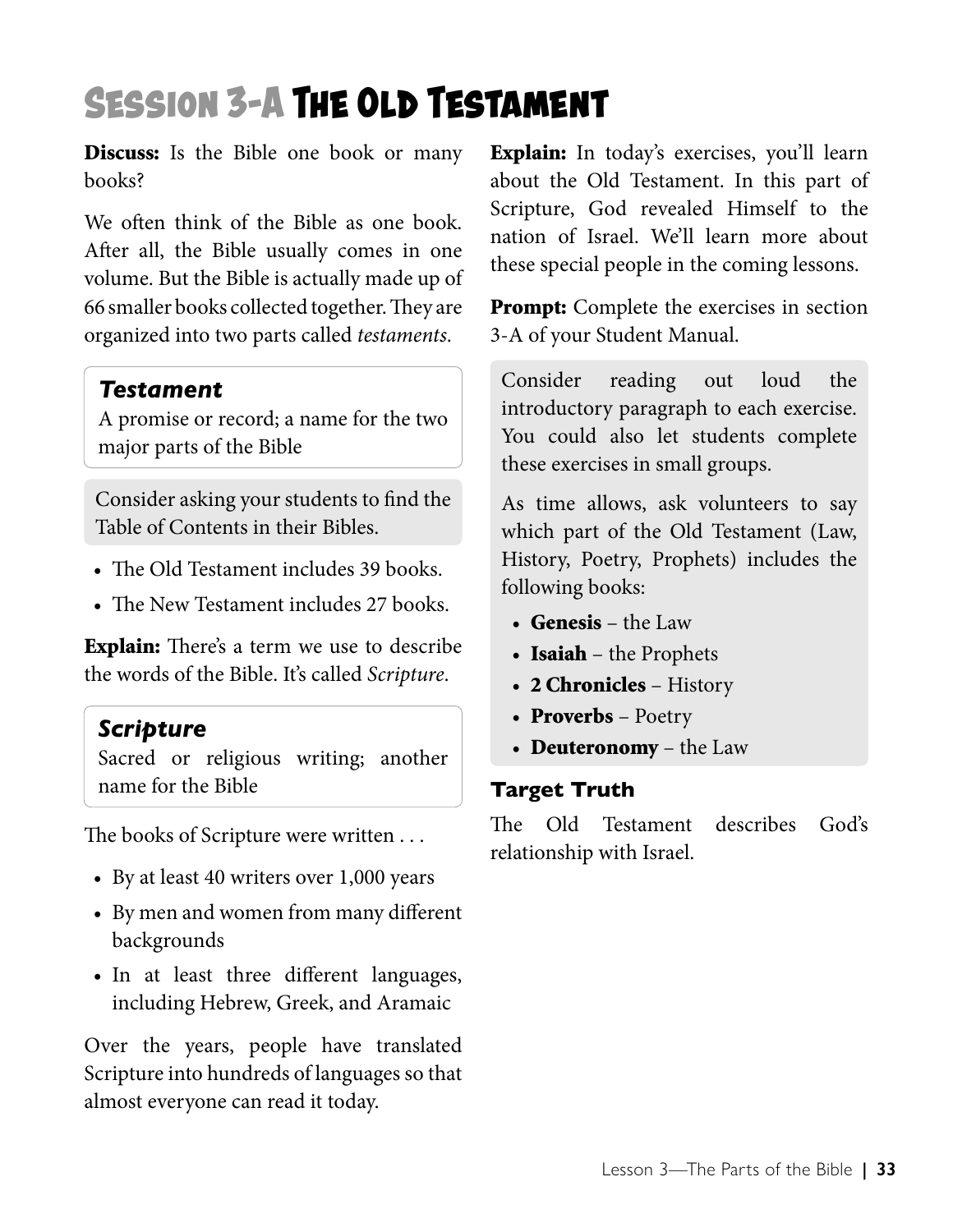# **Session 3-B The New Testament**

Explain: The second big part of the Bible is the New Testament. These books were written about Jesus and His followers. They include . . .

- The Gospels
- The Book of Acts
- The Epistles
- The Book of Revelation

Consider reading the introductory paragraph (SM p. 16) out loud.

Explain: The word *gospel* has two meanings.

### *Gospel*

The "good news" about Jesus; one of the first four books of the New Testament

Matthew, Mark, Luke, and John are called "the Gospels" because they focus on the good news of Jesus. They describe how He taught and healed people, and how He died and rose again to save us from our sins.

Prompt: Complete the exercises in section 3-B of your Student Manual.

**Explain:** The New Testament books were written for different reasons.

- The Gospels are records of what Jesus did and said while He was on Earth.
- The Book of Acts is a history book. It describes what Jesus' followers did after He went back to heaven.
- The Epistles are letters that Jesus' followers wrote to some of the first churches. They teach truth about God.
- The Book of Revelation is a prophetic book written to seven early churches. It explains that God will one day defeat His enemies and bring peace.

As time allows, play a brief review game. Present the following pairs of books, and ask students to tell you which book comes first in their Bible. Alternatively, you could hold a Bible drill and see which student can flip to each book first.

### Discuss: Which came first?

| $\blacktriangleright$ Genesis | Romans                            |
|-------------------------------|-----------------------------------|
| Mark                          | $\blacktriangleright$ Isaiah      |
| Ephesians                     | $\blacktriangleright$ Deuteronomy |
| 1 Samuel                      | $\blacktriangleright$ Exodus      |
| $\blacktriangleright$ Psalms  | Proverbs                          |
| 1 Timothy                     | ▶1 Corinthians                    |
| $\blacktriangleright$ Acts    | lames                             |

### **Target Truth**

The New Testament describes the work of Jesus.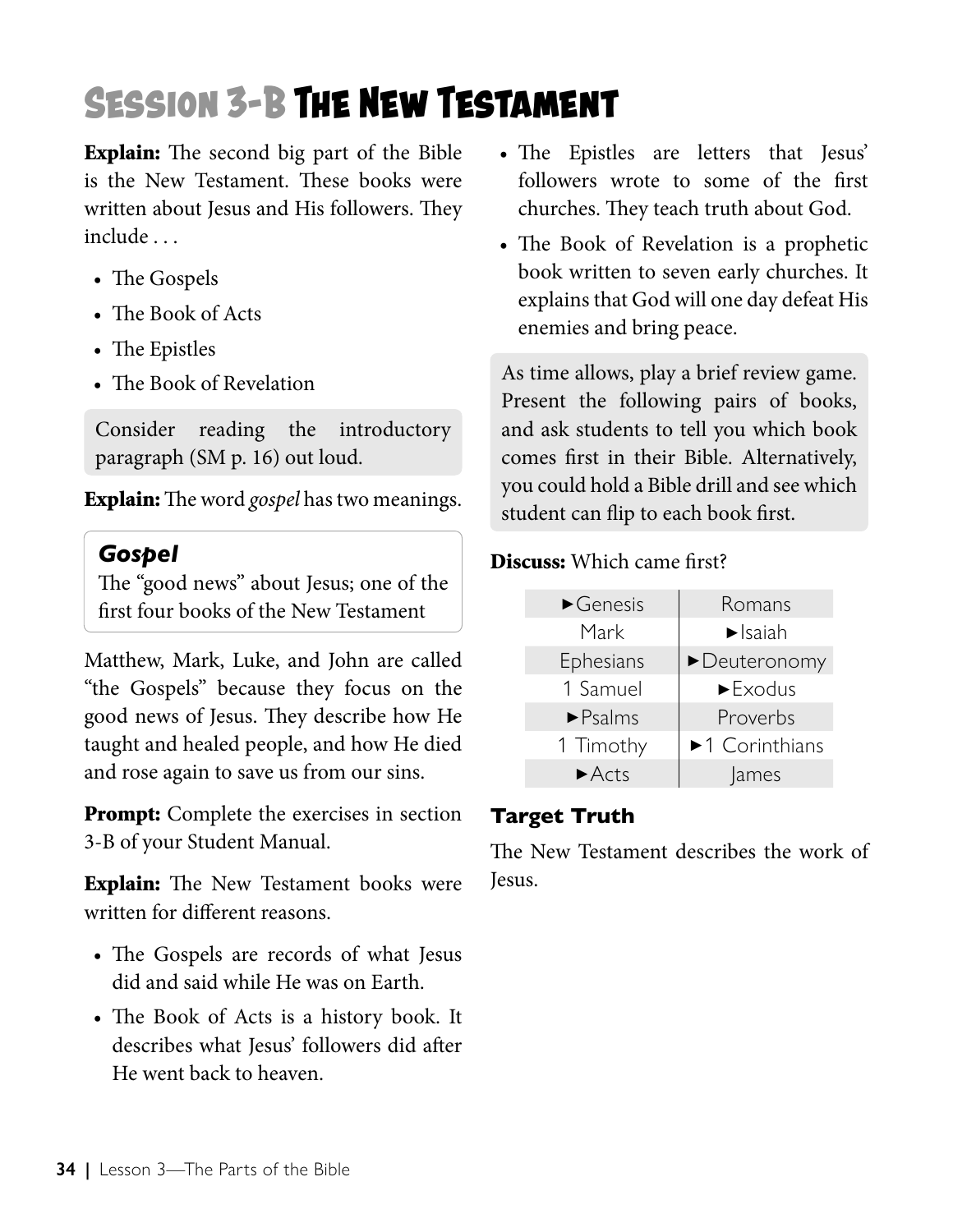# **Session 3-C Learning from the Word**

Read the story on the next two pages ("You've Got the Map"). Consider sharing a time when you had trouble following directions. Afterward, discuss the following:

- How did Eli show more care and attentiveness on his second try with the map?
- What are some times when we should listen to others carefully?
- How can we pay better attention to Scripture? How can we make sure we understand what we read there?

**Discuss:** What is the purpose of Scripture?

- Some people use the Bible as a glimpse into the past.
- Some people use the Bible to help them decide between right and wrong.
- Some people enjoy the stories, poems, and advice they find in the Bible.

These ideas aren't all bad, but there's a bigger purpose behind it all. God gave us Scripture to reveal Himself to us. He wants us to learn about Him and follow Him. So He guided and inspired people to write these books.

Discuss: Can we learn about God from things other than the Bible? What other things has God given to help us?

We can learn about God from good teachers, from the Holy Spirit, and from the world around us, but Scripture is the clearest way that God talks to us.

Before students begin their exercises, consider reading Psalm 19:7–14 and discussing the following verses:

- Verse  $7$  Scripture helps us be wiser.
- Verse 8 Scripture helps our hearts find joy.
- Verse  $11$  Scripture warns us about bad things and helps us find good things.

Prompt: Complete the exercises in section 3-C of your Student Manual.

**Discuss:** How did you answer the last question on page 18? What would you like to learn about Scripture this year?

As time allows, students can color in the picture at the end of the lesson.

### **Target Truth**

God reveals Himself through Scripture.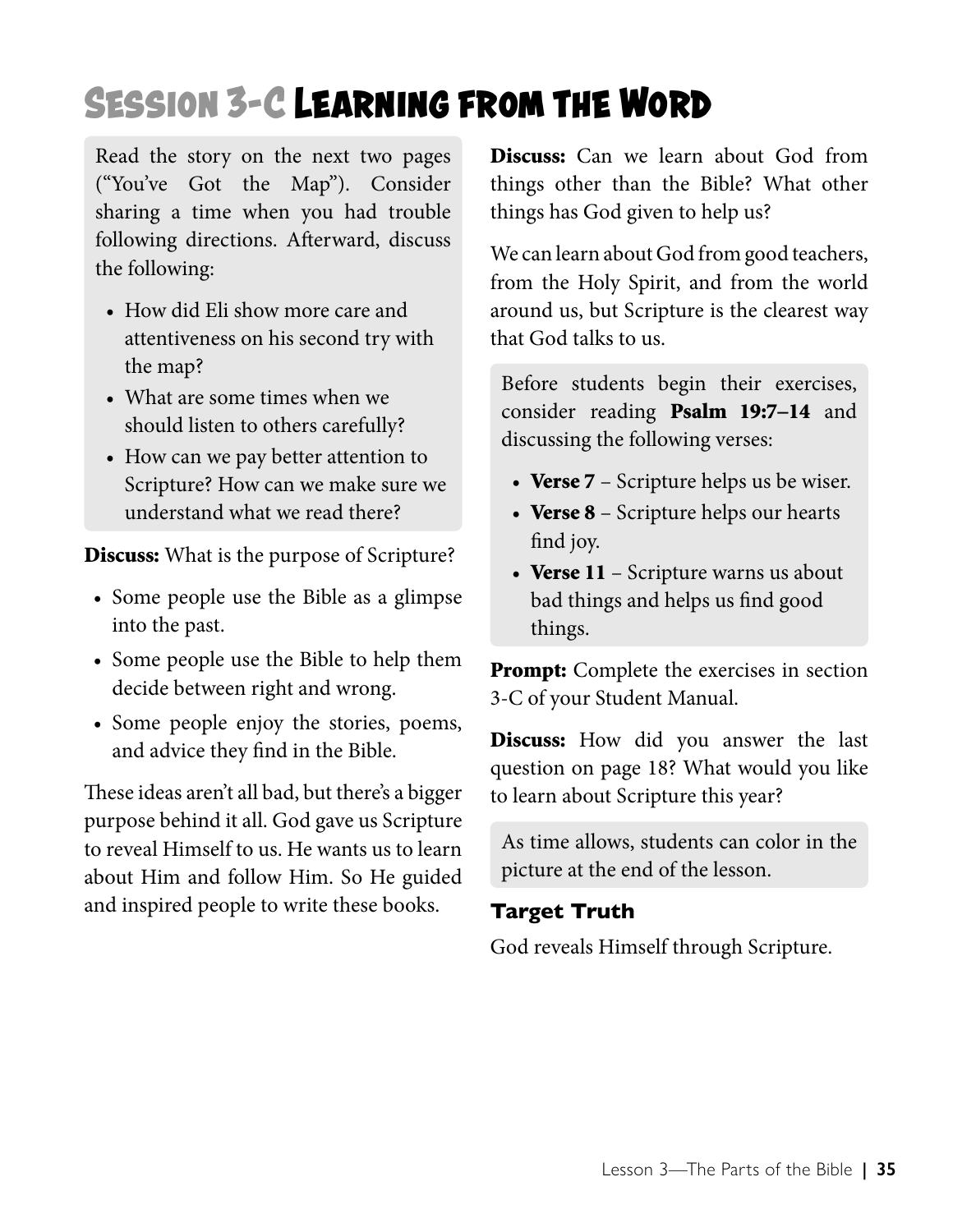# **Lesson 3 Story: You've Got the Map**

"Eli! Hey Eli—Let's go!" Xavier's voice boomed through the house.

"What's up?" Eli paused his game and looked up at his big brother.

"I'm going to visit that new historical marker the one with our ancestor. I still need a picture for my school report. You wanted to go, right?"

William Carney was born a slave in the year 1840, back when some places in the United States still allowed slavery. When he was a teenager, William escaped to freedom in the North. Up until that point, he only had the name *William*, but he took the last name *Carney* so he could sign up to fight in the Civil War. William earned the rank of Sergeant in the 54th Massachusetts Volunteer Infantry Regiment. In one battle, he suffered several gunshot wounds while holding up the US flag. For his bravery, he received the US Medal of Honor.

Xavier was writing a paper on William Carney when he found out that the soldier was his greatgreat-great-great-great-great-grandfather. So now Xavier wanted to take some pictures of a historical marker.

Eli got up to follow Xavier. "Dad say OK?"

"Yeah, Dad said OK."

As Eli buckled his seat belt, he asked, "So what should I do?"

Xavier handed him a phone. "Do? You can hold my phone while it gives me directions. I haven't been to the marker before, but it's near some cemetery."

As the two brothers traveled up the highway and into the city, Eli held up the phone so Xavier could hear the directions over the wind blowing through the windows. Eli watched the other cars fly by, and he began to daydream about being in a battle like his ancestor. He couldn't wait to share pictures with his friends at church. They'd probably think that—

Xavier's voice interrupted Eli's thoughts. "Where's my next turn, Eli? Is it coming up? I thought we were close."

Eli looked down at the phone. The screen was blank, and the phone wouldn't turn back on. "Uh, I think your battery died."

His brother had his eyes glued to the road ahead. "Don't joke with me, Eli."

"Seriously. It won't turn on."

Xavier got off the highway and turned into a crowded old neighborhood. He pulled over near a corner where he could see a couple street signs.

"OK," Xavier said. "That's my fault. Help me find the charger."

They looked all around the car—in the glove box, under the seats, even between the cushions in the back seat. After about five minutes, they gave up.

Xavier laughed a bit. "Well, I guess we can finally use that map Dad bought five years ago." He lifted a bundle of papers out of the glove box and showed Eli an old road map. "Have you ever used one of these?"

Eli was curious. "Not like that, but I like maps."

"Great!" said Xavier. He pointed to a spot on the map. "It's not hard. See, we're right here."

Xavier's finger covered a big section of the map, so Eli couldn't see exactly where he was pointing. But Eli didn't want to look dumb, so he just mumbled, "Yeah, sure."

"We have to go up this road a little ways, maybe three inches, and then we're going to turn right. That road winds around for a little bit. We'll take two more left turns, and somewhere around here we should see the marker on our right. Got it?"

Eli just looked at Xavier with big eyes.

"Great!" said Xavier.

Off they went. How far was three inches on a map? Neither of them knew. They were looking for Cromwell Drive, but all they could find was Cromwell Road.

*Story continued on next page »*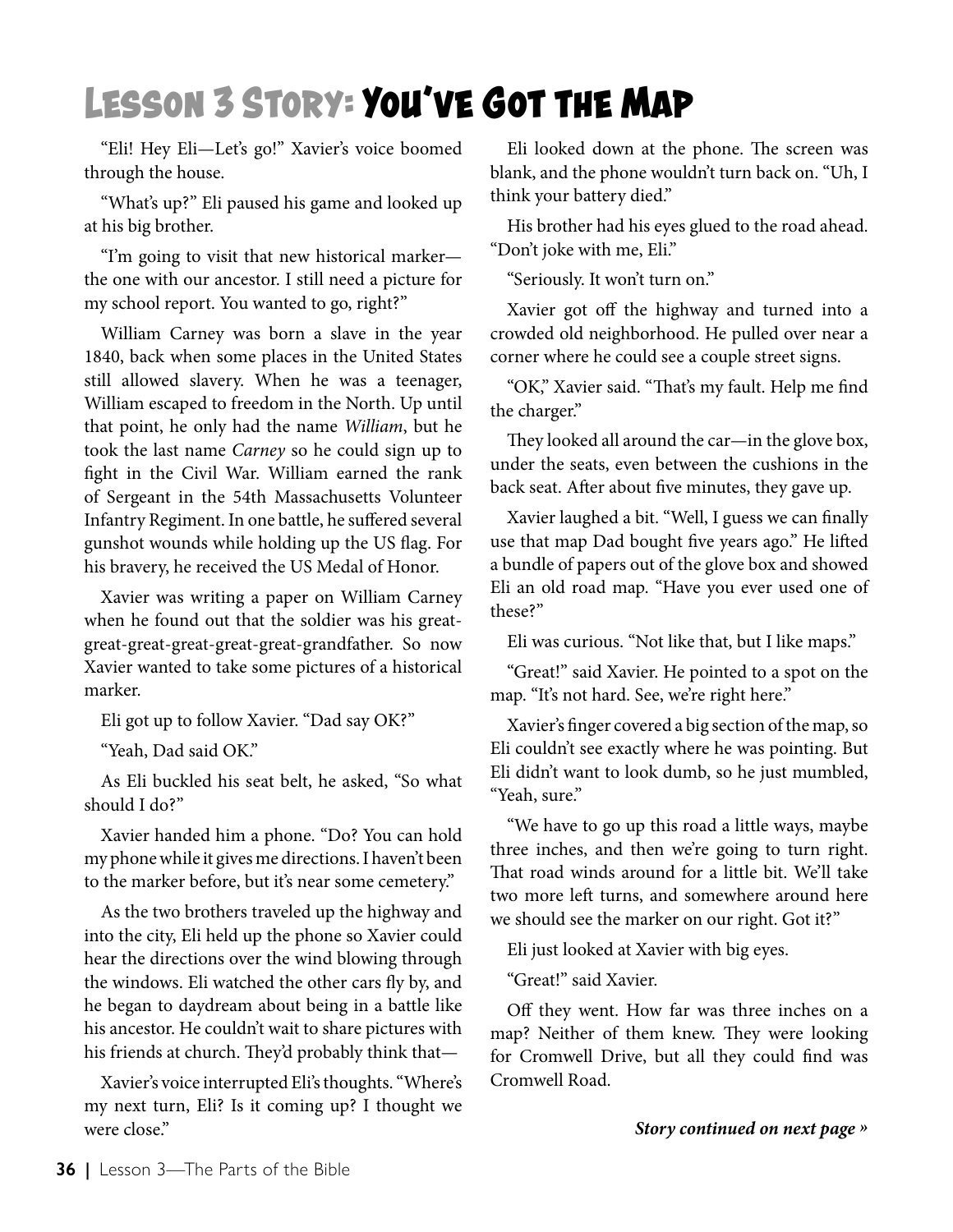As they drove, Eli saw a little girl riding her tricycle in front of her house. Eli waved, and she stared back.

Eli had no idea where they were on the map. He could barely read the tiny writing, and it had been too long since Xavier explained anything. Eli didn't want to ask for help now.

They saw the little girl on the tricycle again. Eli waved. The third time they passed her, she finally waved back.

"Stop waving at the little girl!" said Xavier. "You're supposed to be helping me find Cromwell."

"I'm just being friendly," said Eli. He waited a minute, then finally said. "I have no idea where we are. I've forgotten everything you said."

Xavier stopped at a stop sign and stared at Eli for a long minute. Then he burst out laughing. "Want a burger? I want a burger. We'll both feel better after a burger. Let's get lunch over there and look at the map one more time."

Pause a moment to discuss the following:

- Why did Eli have trouble with the map? What kept him from helping Xavier well?
- How could Eli do better with the map next time? What advice would you give him?

Once they had sat down with their food, Xavier spread the road map out on the table. He took a pen and began marking their route again. This time, he took his time and made sure that Eli could repeat the directions back to him. Eli listened closely and asked questions. After looking at the map for a while, they realized that Cromwell Drive and Cromwell Road were the same street.

Twenty minutes later, Xavier and Eli reached the historical marker just outside the cemetery. The brothers walked around and took a few pictures with Dad's nice camera. They even found a statue of William Carney, along with some plaques that talked about other soldiers buried nearby.

When they got back to the car, Xavier decided to throw his back pack into the trunk. There, right next to the tire iron, was the phone charger. Eli snorted, Xavier grinned, and neither said a thing.

Once they were out of the city, Eli finally had to say, "Well, at least we made friends with little tricycle girl!"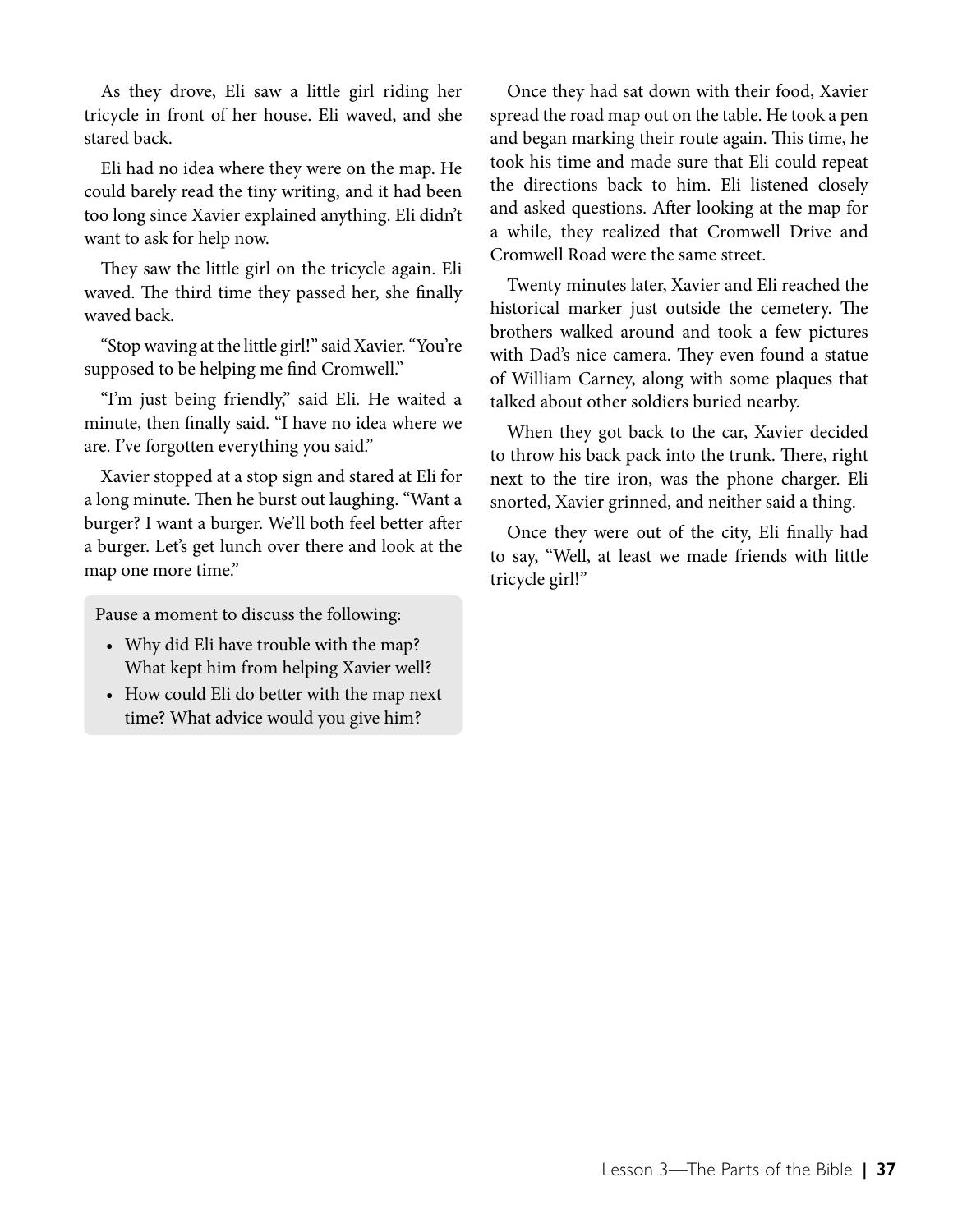# **Character Trait Activity: Attentiveness**

### We show **attentiveness** by listening to others and remembering important details.

Students can play a bingo-style game to practice listening skills. Before the activity, make a copy of the "Bible Vocab" table below for each student. After passing out the copies, ask students to write a random letter of the alphabet in each square. Consider reciting the letters of the alphabet as students fill in their table at random. The middle is a free square, so students will only be able to write 24 letters total.

Read the following words, one at a time. Ask students to mark a square whenever they hear a word that starts with the corresponding letter (i.e., "A" for "Almighty"). The winner will be the first student to mark five squares in a row. As a review, consider discussing the meaning of each word.

- Almighty Faith Matthew Worship Prophet Epistle
- Scripture Trinity Understanding Leviticus Creation Idol
	-
	-
- Gospel Holy Old Testament Deuteronomy Bible Jesus
- Kindness Verse New Testament Revelation

### **Bible Vocab**

|  | <b>FREE</b><br>SPACE |  |
|--|----------------------|--|
|  |                      |  |
|  |                      |  |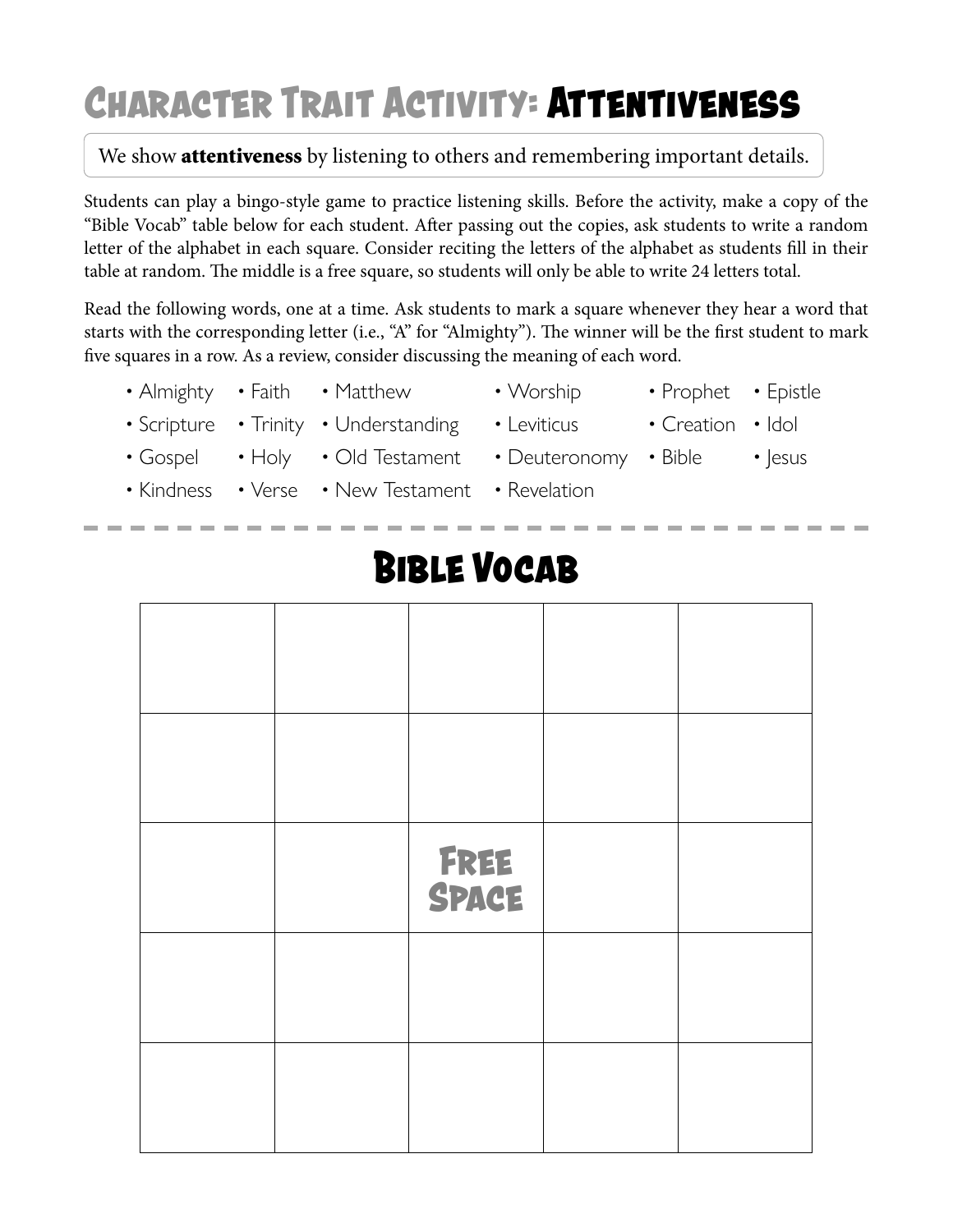# LESSON 3 **The Parts of the Bible**

### **Voc abular y**

- *Testament* A promise or record; a name for the two major parts of the Bible
- *Scripture* Sacred or religious writing; another name for the Bible
- *Idol* A statue of a false god
- *Prophet* Someone chosen by God to share a message
- *Gospel* The "good news" about Jesus; one of the first four books of the New **Testament**
- *Epistle* A letter; one of the 21 letters in the New Testament

# **3-A** The Old Testament

The first part of *Scripture* is called the Old Testament, and it describes how God helped the nation of Israel. God gave these people special promises, along with laws to help them follow Him. The Israelites did not always obey God, but God loved them. As we study the stories and laws in the Old Testament, we can learn why people need Jesus.

Let's learn about the four big sections of the Old Testament.

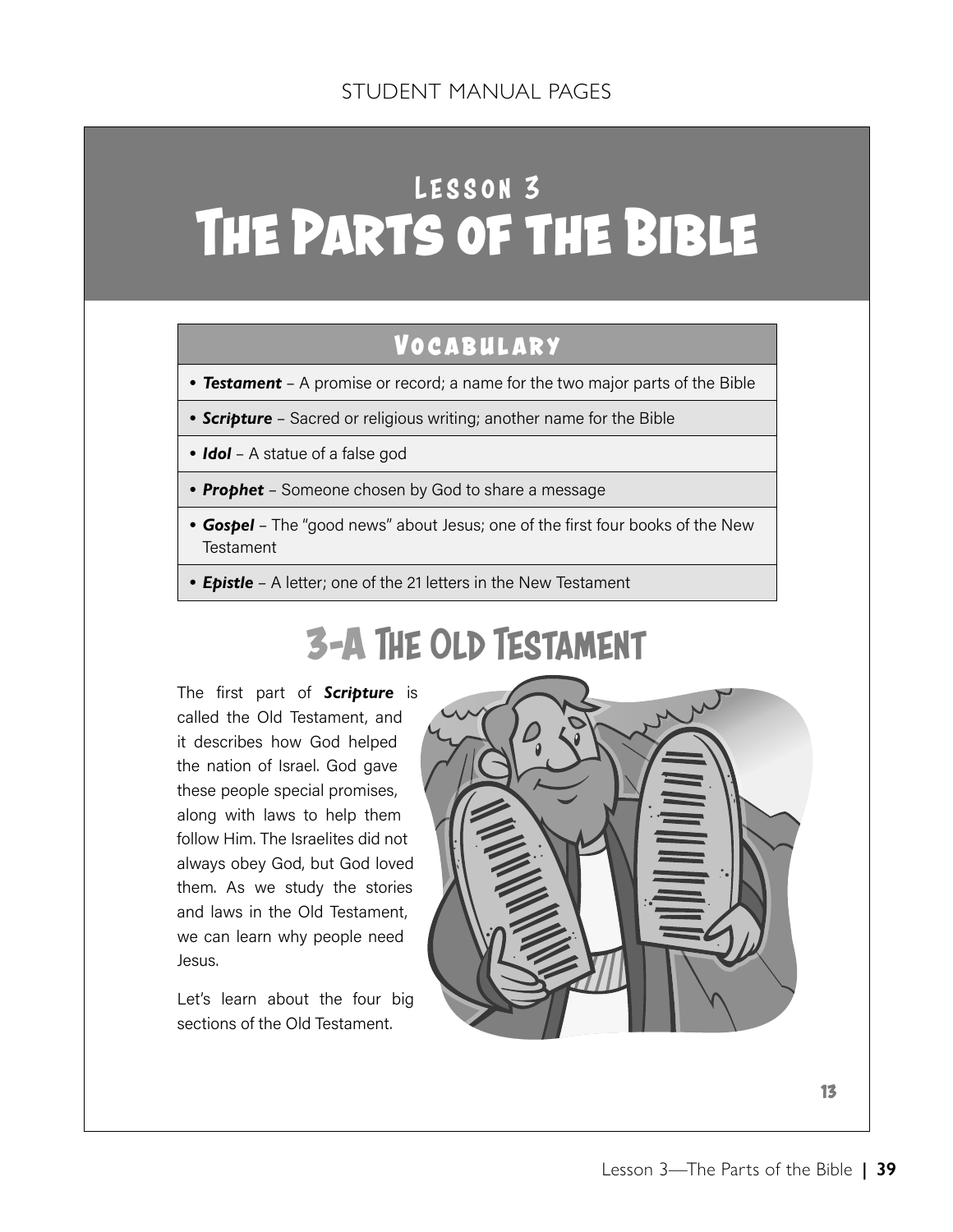### **The Books of the Law**

 $\parallel$  Find the Table of Contents near the beginning of your Bible. This shows the 66 books of Scripture. The first five books of the Old Testament are called the Books of the Law. Write these five books below.



### **The Books of History**

In this section of the Old Testament, we read how the people of Israel settled into the land of Canaan. Most people in Canaan did not follow God, and sometimes Israel followed their example. The Israelites often worshiped *idols* and hurt each other. A few times, the leaders of Israel even forgot about God's laws.

**14**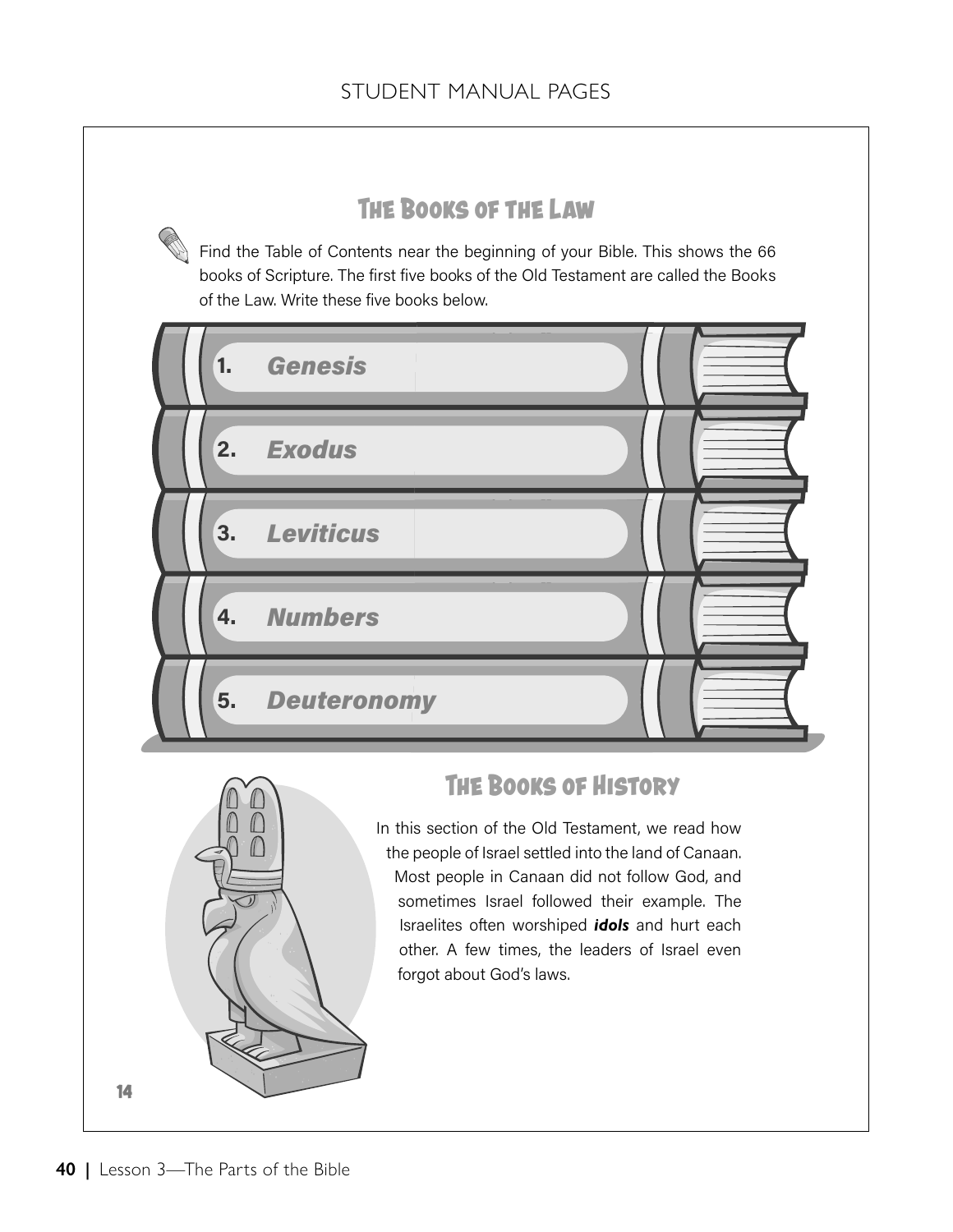Number the historical books in order from 1 to 12. The first book is marked for you.

| 2  | <b>Judges</b>       | 3  | <b>Ruth</b>         |
|----|---------------------|----|---------------------|
| 9  | <b>2 Chronicles</b> | 8  | <b>1 Chronicles</b> |
|    | <b>Joshua</b>       | 6  | 1 Kings             |
| 12 | <b>Esther</b>       | 10 | <b>Ezra</b>         |
| 5  | <b>2 Samuel</b>     | 11 | <b>Nehemiah</b>     |
|    | 2 Kings             |    | <b>1 Samuel</b>     |

### **The Books of Poetry**

In the Old Testament, there are five books that include songs, poetry, and wise words. These books describe God and His gifts in amazing ways. The writers also ask important questions about Him. The poetic books are ...

- **◉** Job A story about a man who trusts God even while suffering
- **◉** Psalms Songs about our walk with God
- **◉** Proverbs Advice from wise, godly people
- **◉** Ecclesiastes Thoughts on the meaning of life
- **◉** The Song of Solomon A song about love in marriage

### **The Prophets**

Even though Israel kept disobeying God, He kept calling them back to Himself. He sent *prophets* to remind Israel about His laws. The prophets also warned about God's punishment for people who hated Him.

In your Bible's Table of Contents, the prophetic books start with Isaiah and continue through **Malachi**. Write the names of three prophetic books below.

**◉** *Answers will vary.* 

**◉**

**◉**

**15**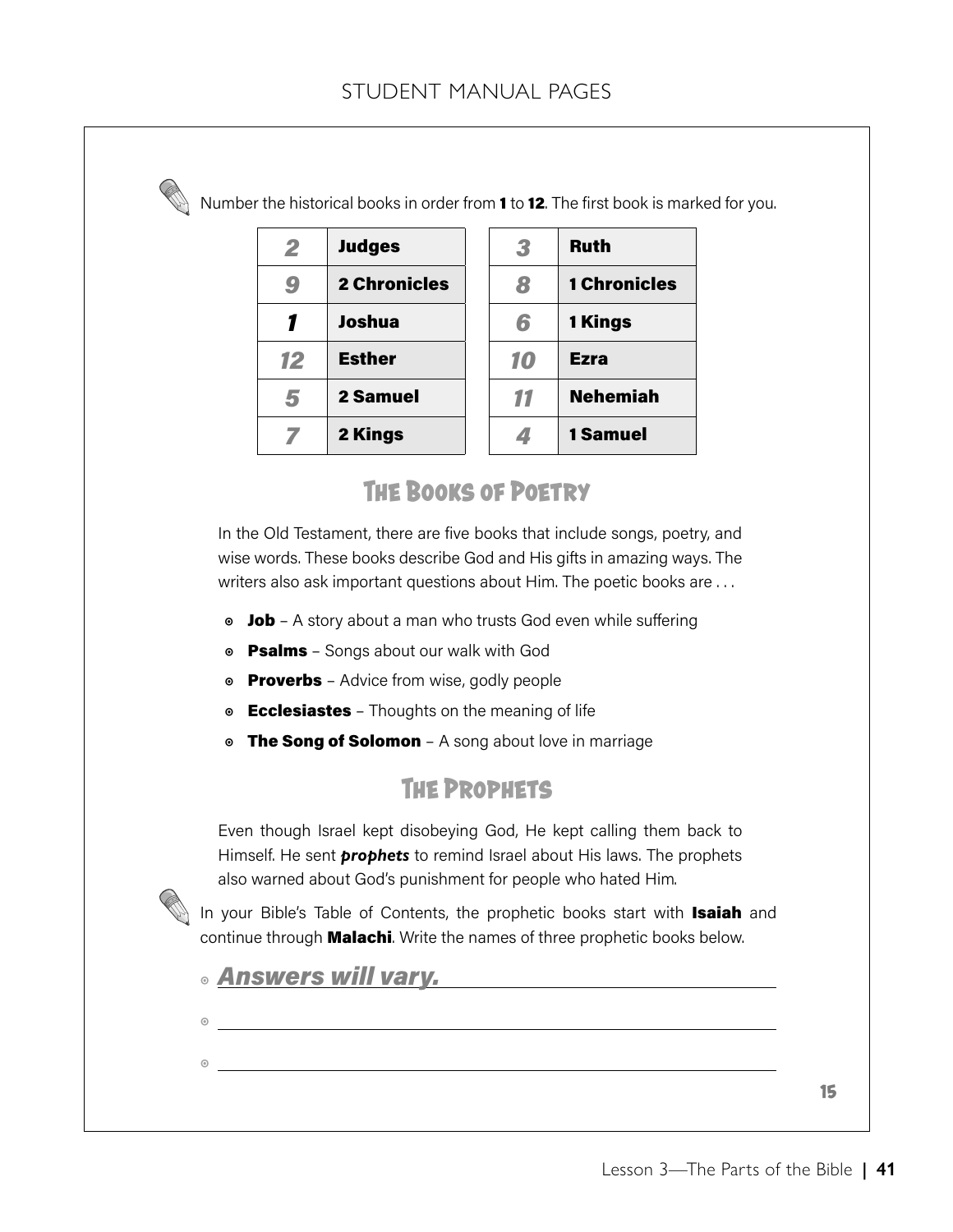# **3-B** The New Testament

**The Gospels**

The first four books of the New Testament are called the *Gospels*. Here we read about the coming of Jesus, the Son of God. He was born in Bethlehem as a baby, and He grew up to teach and heal people. He died on a cross to pay for our sins, but three days later, He rose again. Each Gospel gives us a different picture of Jesus' life.

Look at your Bible's Table of Contents again. Write the names of the first four books of the New Testament.

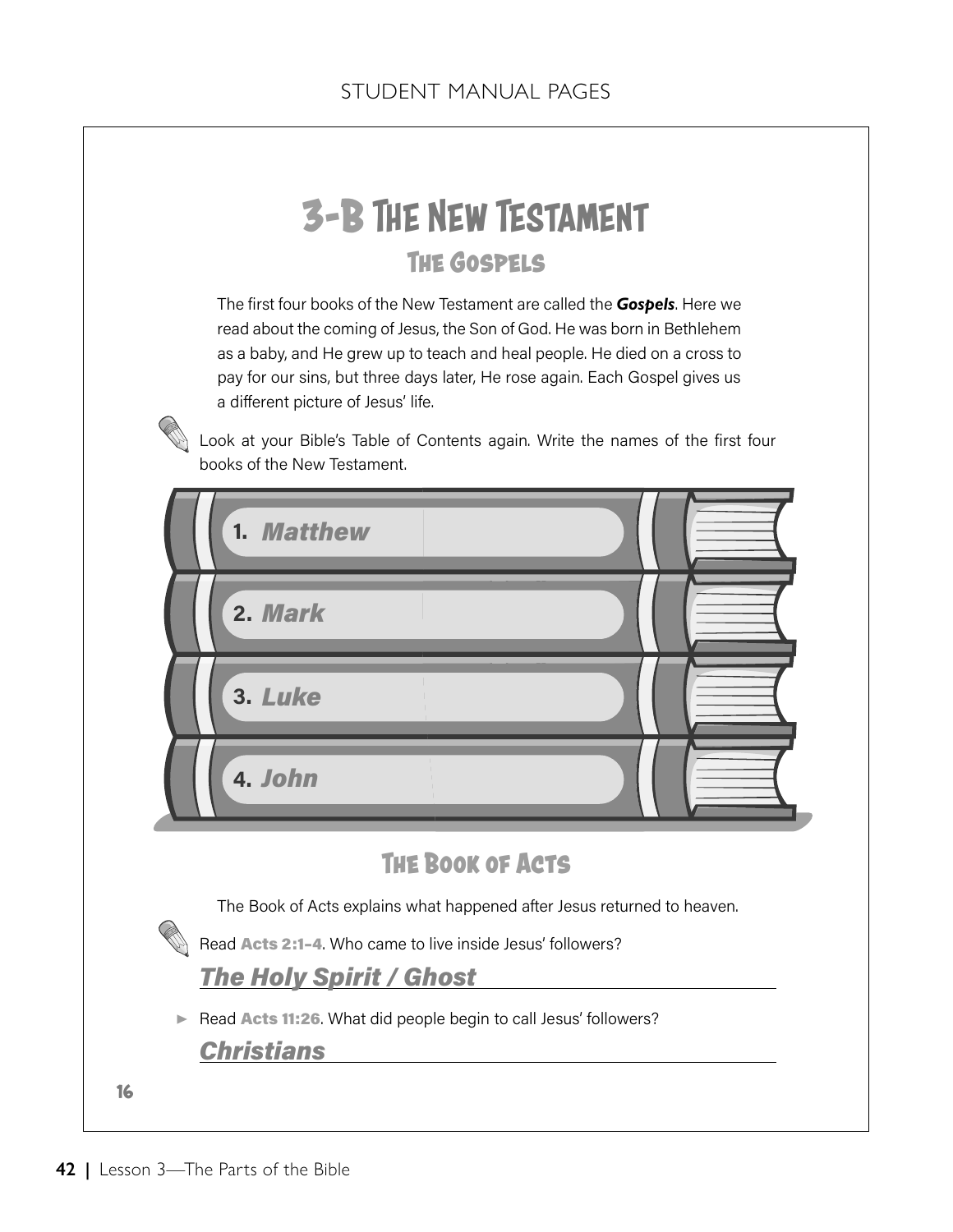### **The Epistles and Revelation**

The *epistles* are letters written by early Christians to each other. They further explain the gospel, and they describe ways that we can be like Jesus.

God worked through a handful of people to write the epistles. Look up the following verses and match each epistle to its writer. One answer will be used twice.

| C | <b>Romans 1:1</b>     | A. John         |
|---|-----------------------|-----------------|
| C | 1 Timothy 1:1         |                 |
| D | <b>1 Peter 1:1</b>    | <b>B.</b> Jude  |
| B | Jude 1                | C. Paul         |
|   | <b>Revelation 1:1</b> | <b>D.</b> Peter |

### **3-C** Learning from the Word

When we take time to study and understand Scripture, we will see how powerful, holy, and loving God is. We will learn about God's work—and how we can do our part in His plan.

Read Psalm 19:7-9 and write at least four words that describe God's laws and words.

- **◉** *Answers will vary by translation.*
- **◉** *Perfect (v. 7), sure/trustworthy (v.7),*
- **◉** *right (v.8), pure/radiant (v. 8),*
- **◉** *clean/pure (v. 9), true/firm (v. 9)*

**17**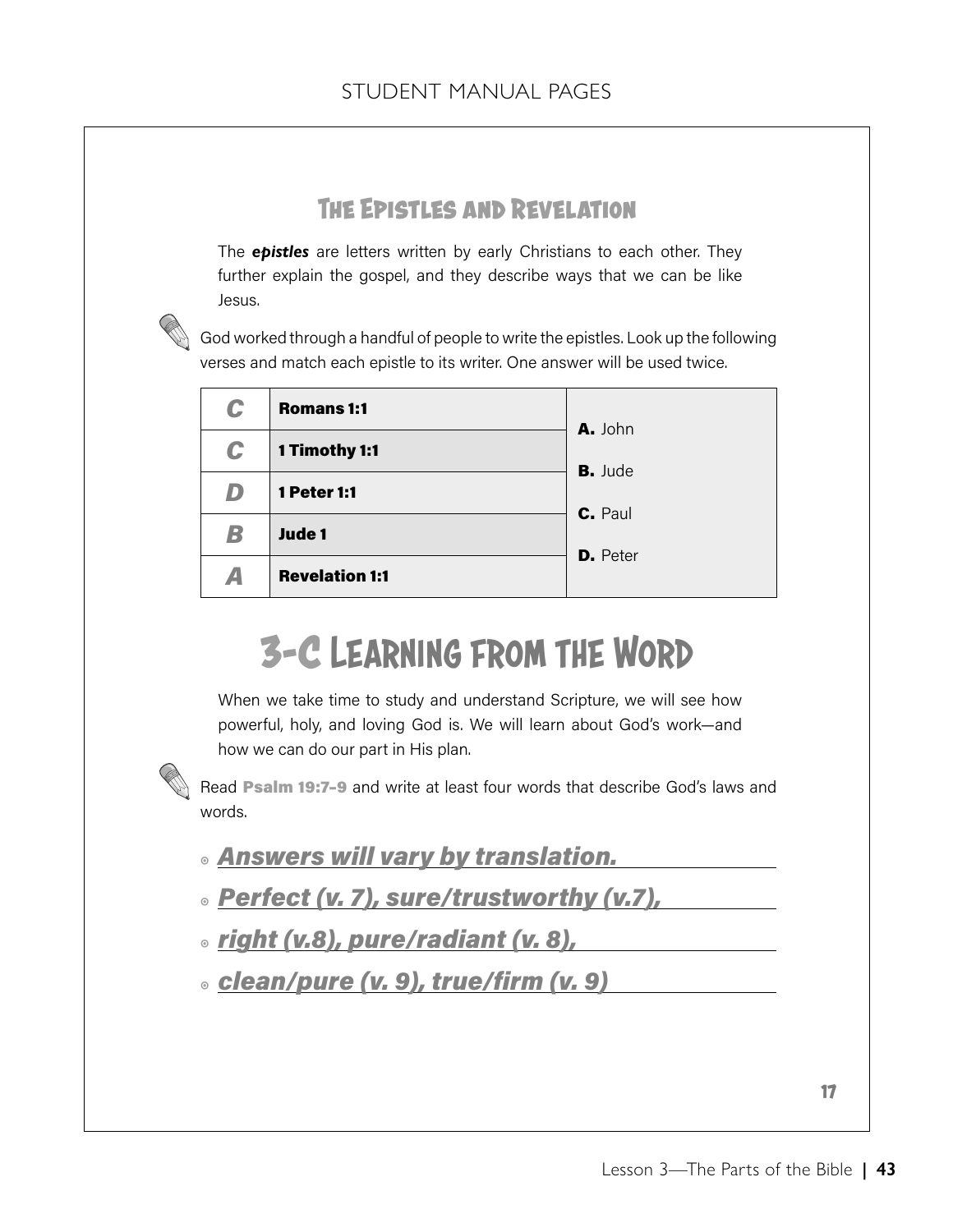### STUDENT MANUAL PAGES